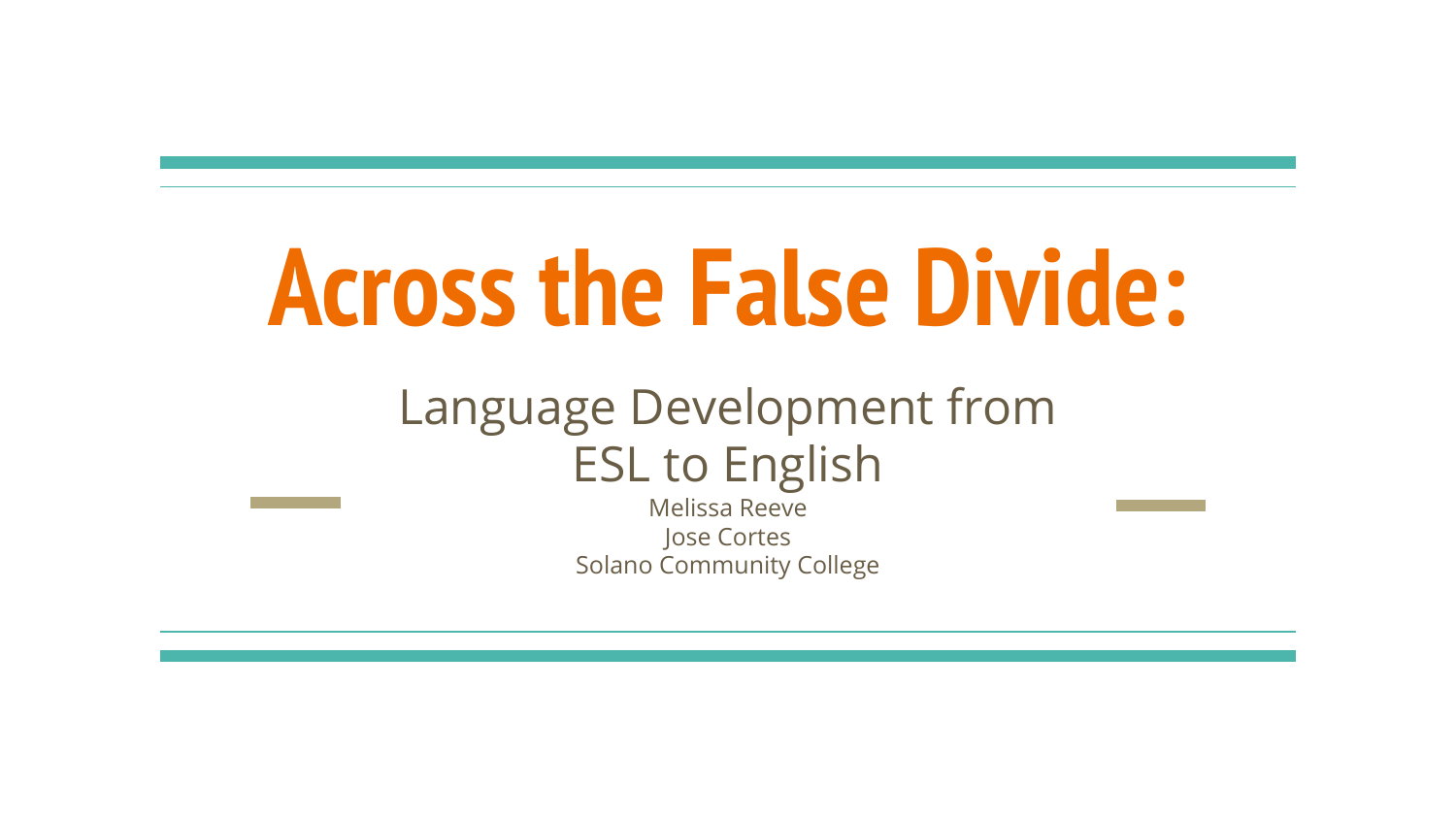# **Ways we divide "ESL" from "English"**

- Course content
- Perceptions of students
- Instructor training
- Departmental organization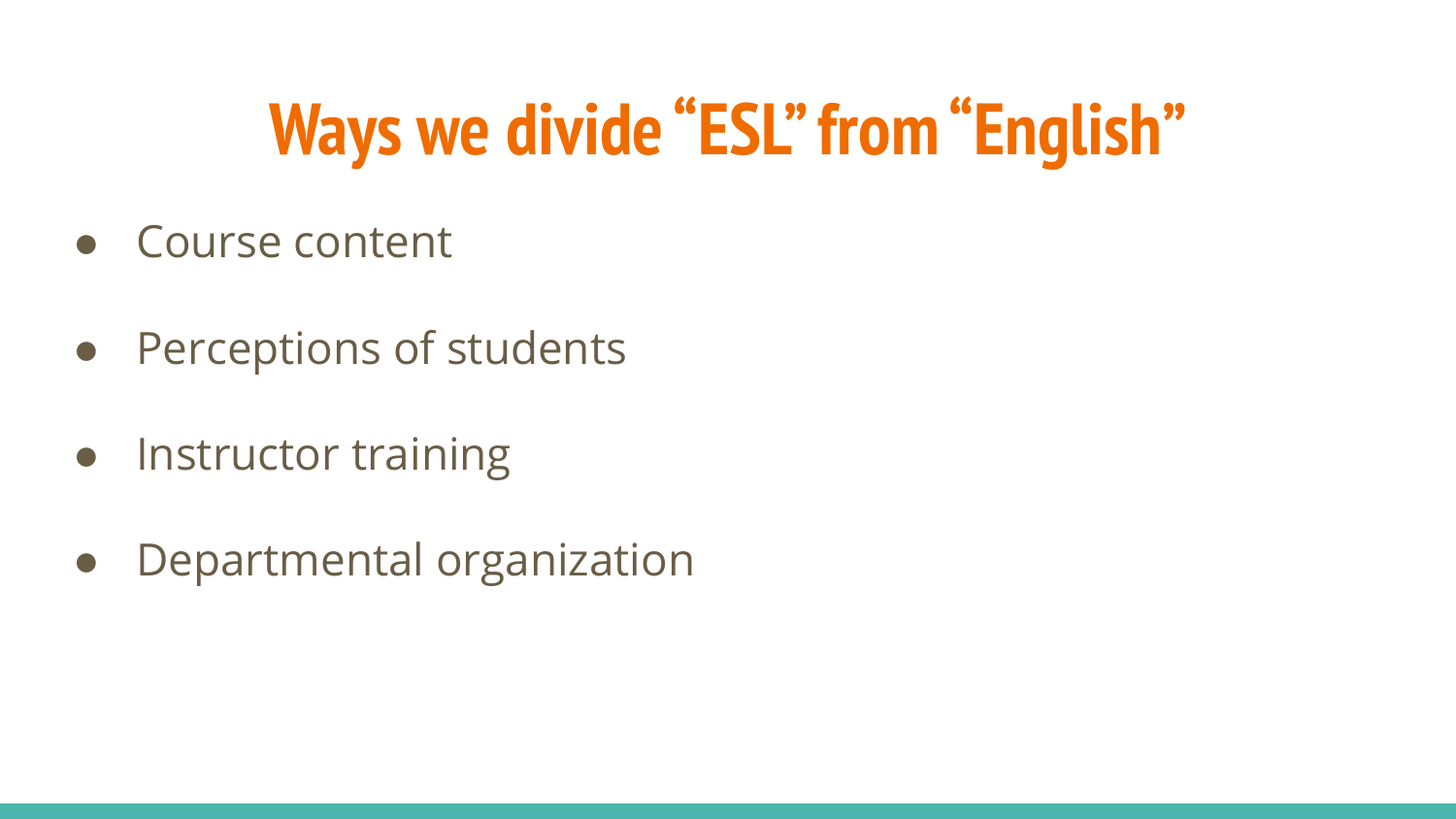# **Student Writing Development**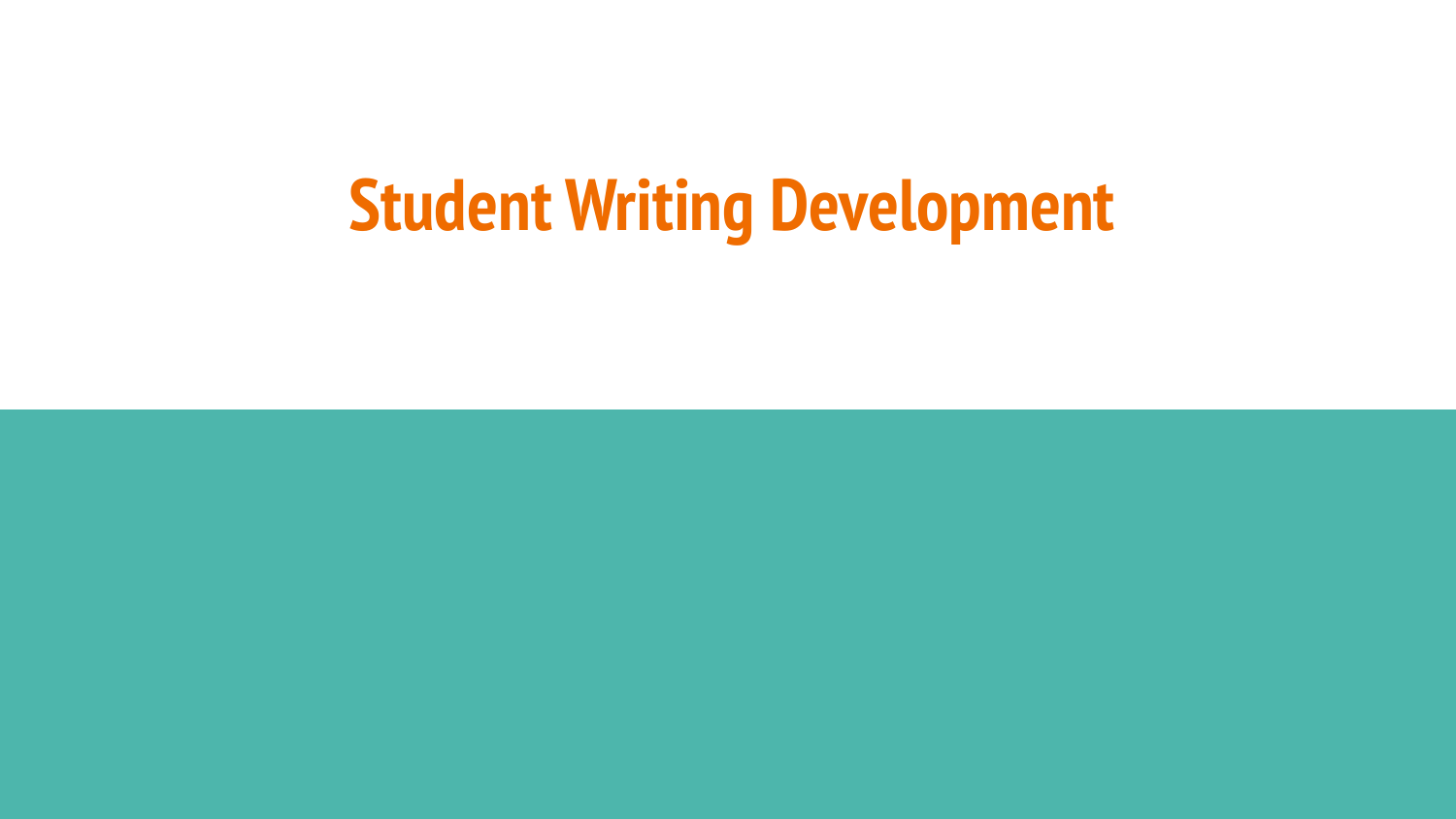### **Titawan**

- $\bullet$  In her  $40\%$
- Has 2 children
- Immigrated from Thailand
- Native language Thai
- Started in ESL 334 (3 levels below transfer) in Spring '16
- Enrolled in ESL 94 (1 level below transfer) in Fall '16
- Enrolled in co-req English Spring '17
- Enrolled in Intro to Literature in Fall '17
- Nursing major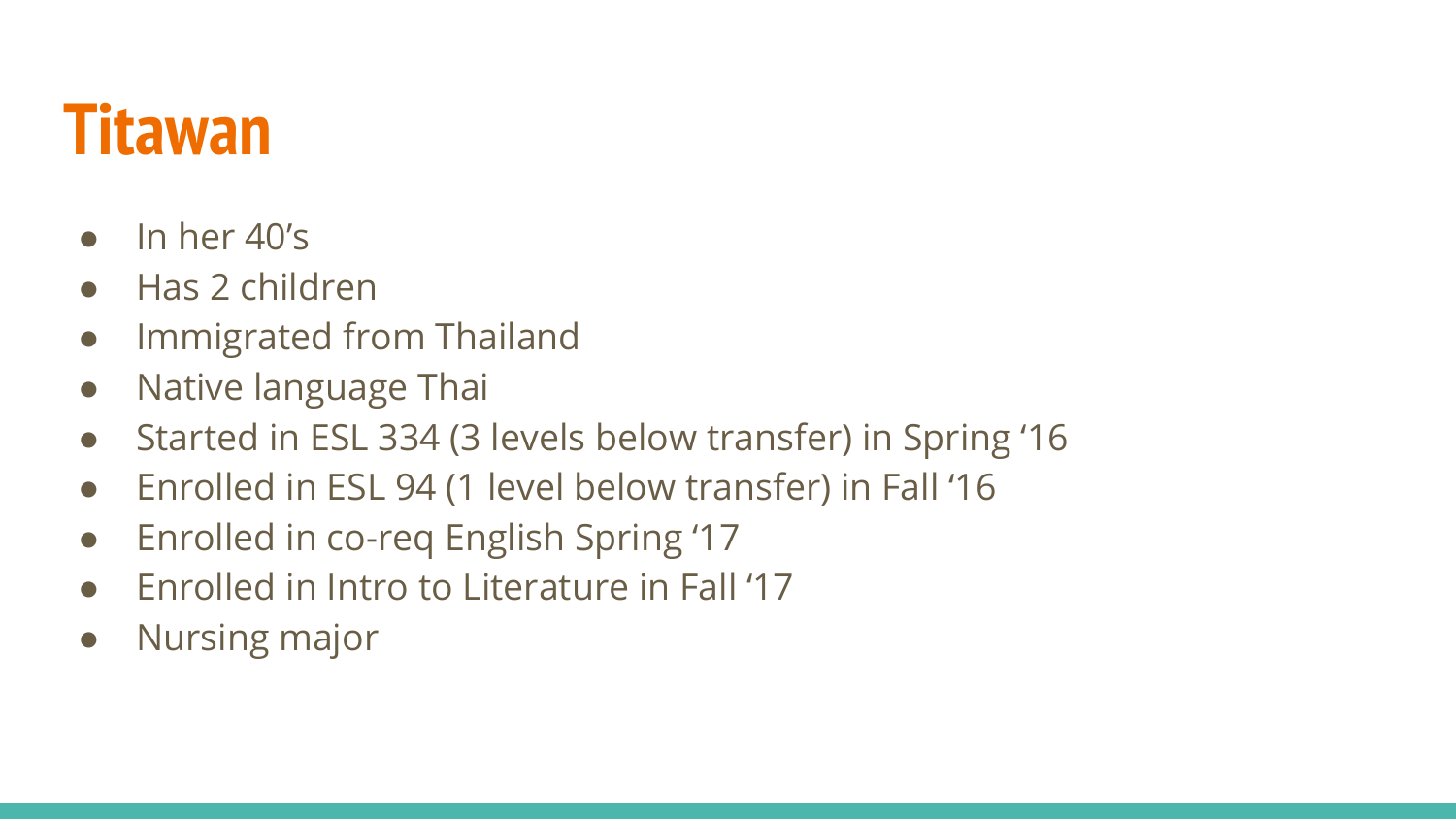## **Sentence Boundaries: ESL 94, Fall 2016**

I couldn't even hit the ball. It seems liked my body did not what too worked there are many questions about what I should do next. The word "quit" was sent to my brain, no I am not giving up, just go for it.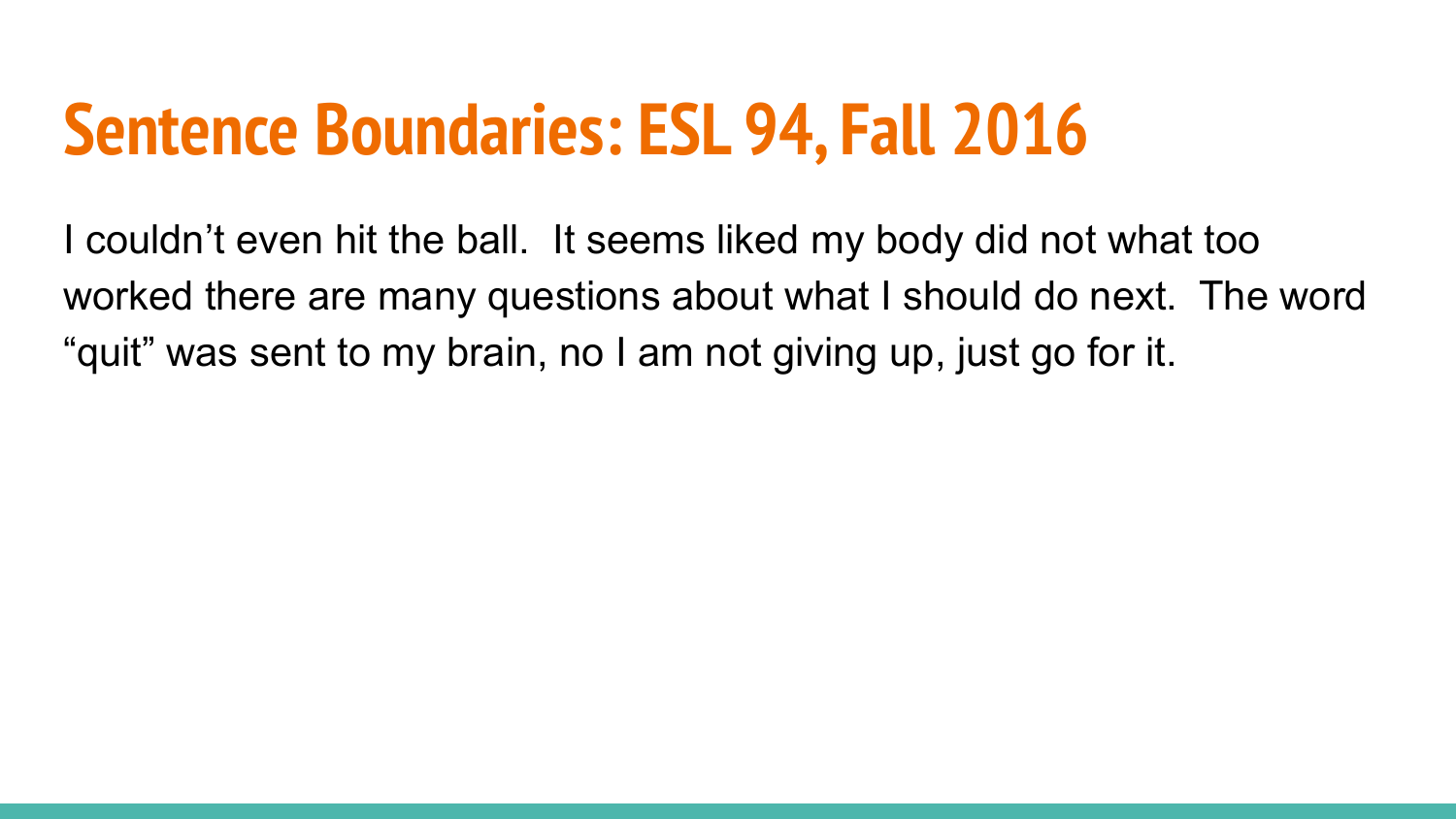# **Sentence Boundaries: English 1, Spring 2017**

More than 20 years, later this movie is still in my memory, because it consists of many elements. If it is missing something, the results may not be successful. I will give some examples that stand out very importance of this film based on my opinion. The acting is important, for me, because the primary thing, when I choose to watch a movie, I based it on my favorite actor.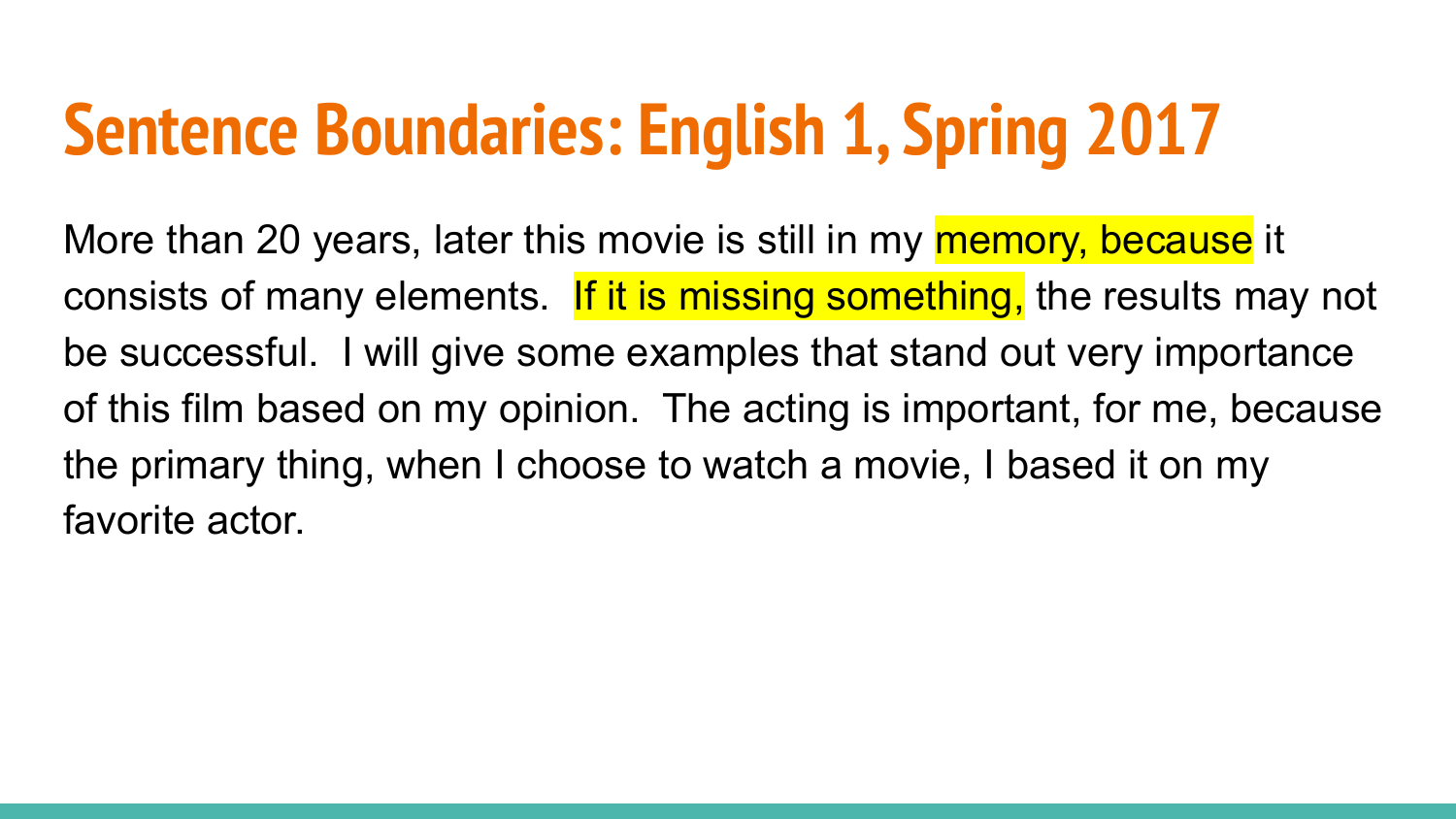# **Sentence Boundaries: English 2, Fall 2017**

Why should women be trapped in their own little box with men controlling them and making all the rules? Women can be just as everything as men and do great things. Being sexist is just as bad as being racist, and people think segregation is bad. Why not discrimination against women? We are equal. Without women there would be no men, and without men there would be no women. Ophelia is a character in William Shakespeare's drama Hamlet. She is a young noblewoman of Denmark, the daughter of Polonius, sister of Laertes, and potential wife of Prince Hamlet.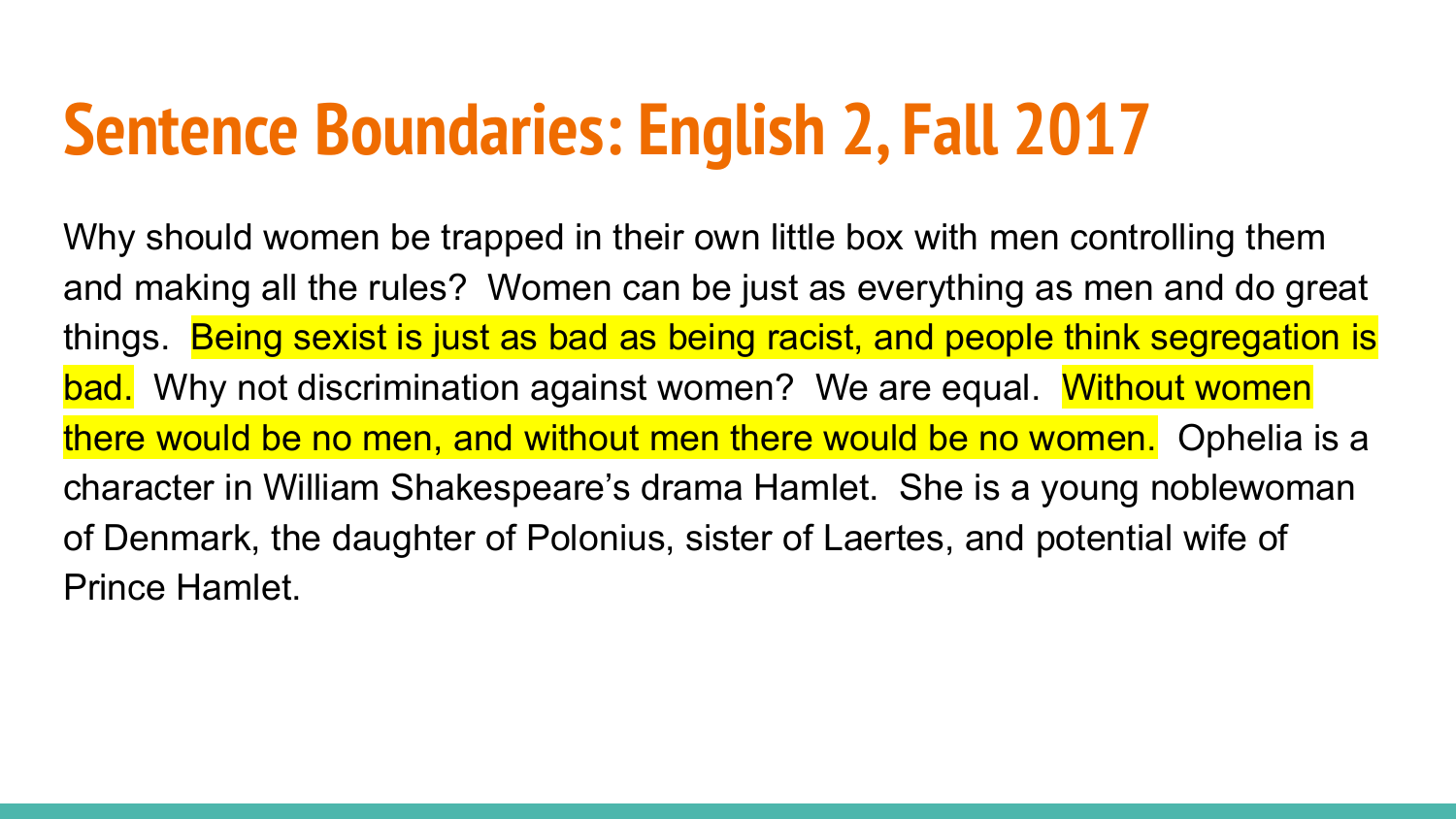## **Introduction Development: ESL 94, Fall 2016**

I'm a nurture golfer because I start playing golf when I was 20. One day, I went to the driving range and I saw a lot of people trying to hit the ball. I thought, "It's going to be fun just to hit the ball". My friend told me, "It's really hard even you can't do it". The word hard inspired me to give it a tried, make me want to learn about golf. I learned the rules, the concept of golf, how to grip, stand, swing and hit the ball. The first day, my hands, back and legs everything, hurt all over. It takes about 3 weeks for the body to get used to it.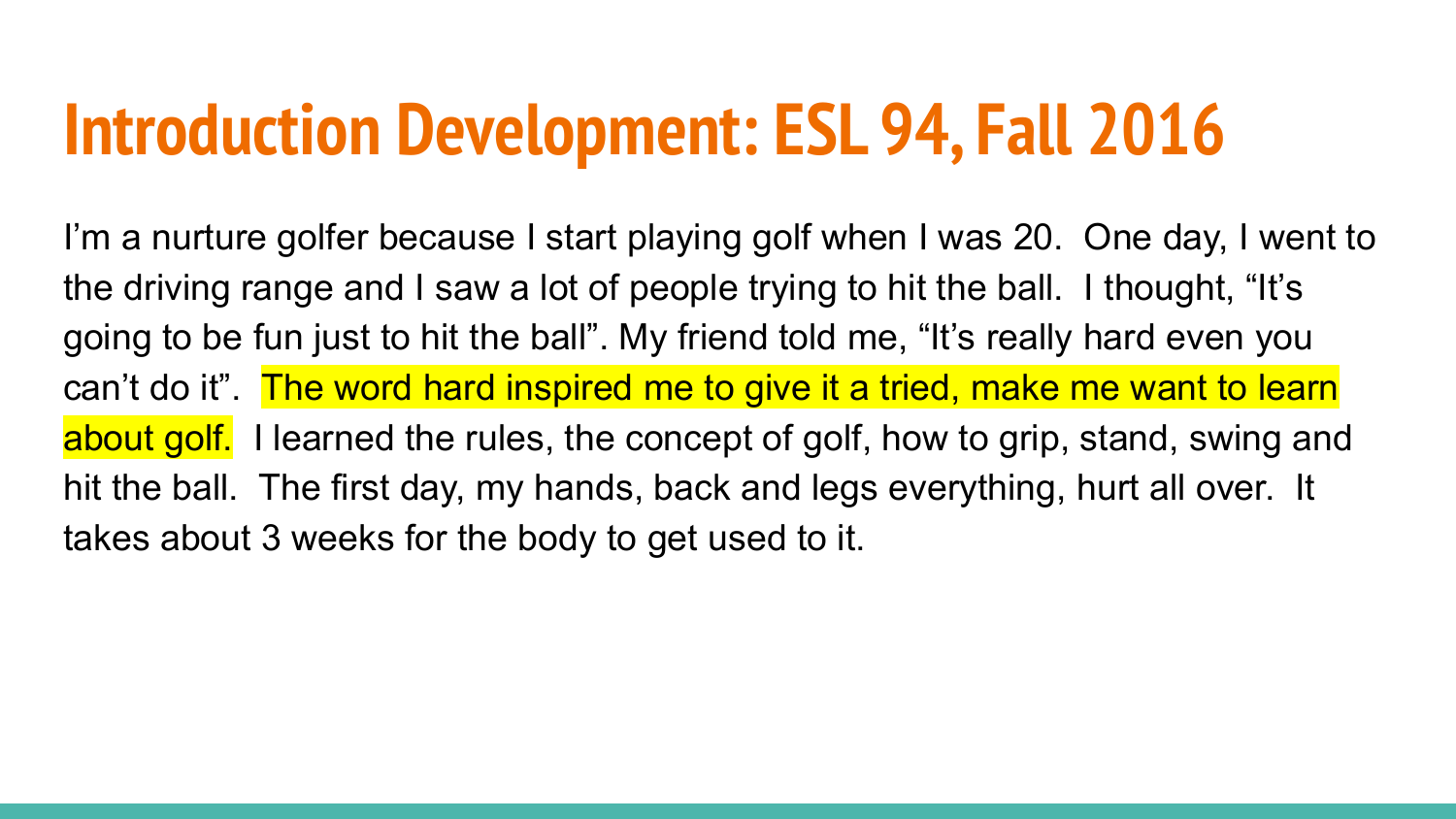# **Introduction Development: English 1, Spring 2017**

February

In the author essay "Looking for Work" by Gary Anthony Soto, he was born in April 12, 1952 he grew up "on the industrial side of Fresno, right smack against a junkyard and the junkyard's cross-eyed German Shepard." It inspires me everybody can be overcome issues.

March

I have come up with the idea that women are viewed just as "sex objects"! That's what I think. Is passion an emotional response to the beauty and aesthetic composition of the body only? According to Jean Kilbourne who spends the studying about the advertising world, her article, "Two ways a woman can get hurt" makes me feel worried about the future. I worry that when our children grow up they will think that all these things we see portrayed about women is normal.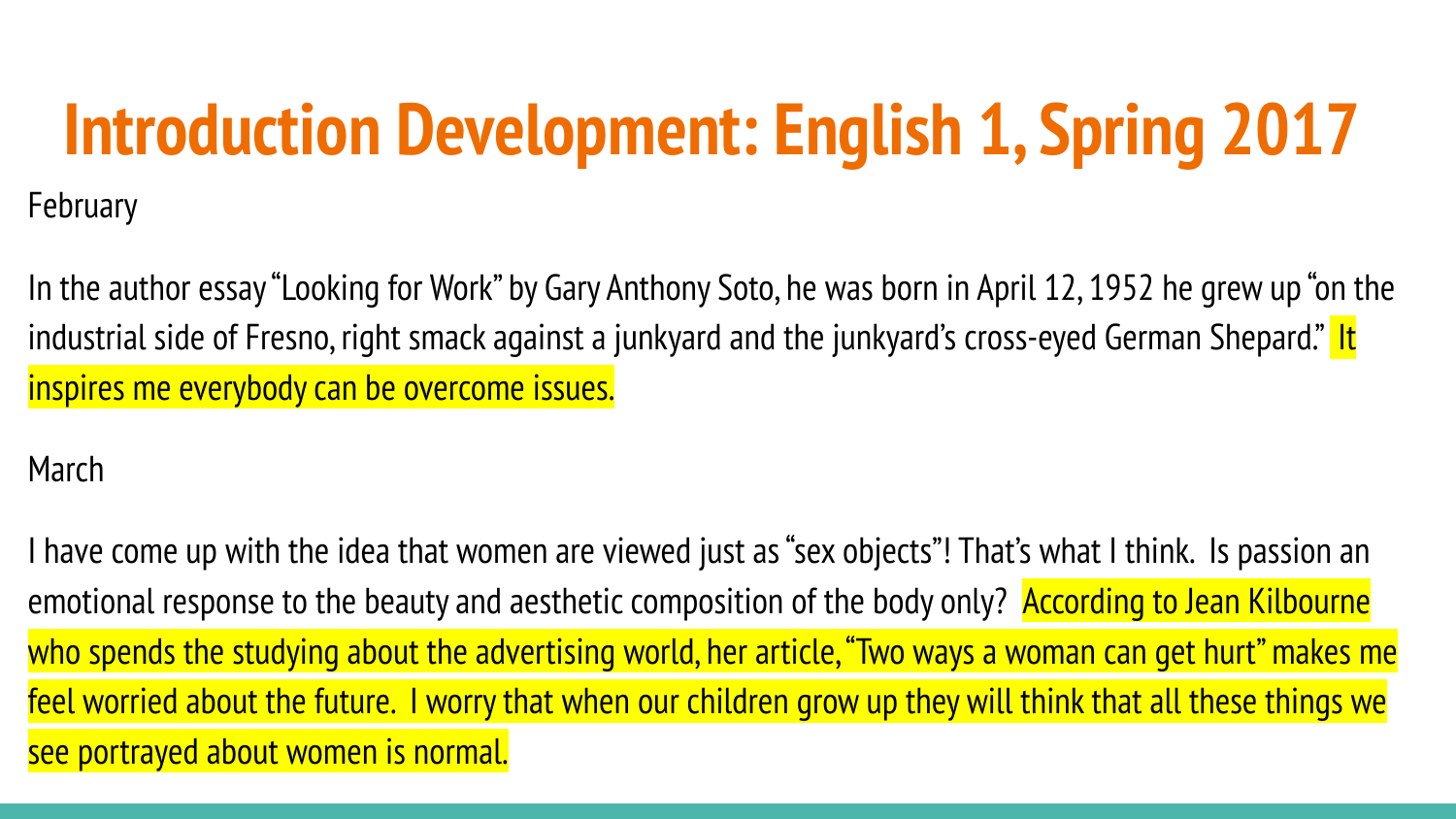# **Introduction Development: English 1, Spring 2017**

May

 On January 29, 2016, the White House announced a proposal on the seventh anniversary of the Lilly Ledbetter Fair Pay Act, about the gender pay gap which was signed into law by President Barack Obama. Will it cover and solve the problem for women? The income gap has become an issue in many countries where women want the government to find a solution. Whether it is a developed country or a developing country, the inequality of income may cause a woman who is the primary source of income for the family to have difficulty in providing food, clothing, and shelter for the family. They may have a lesser quality of life than a family with a man as the primary source of income, as the man may have the ability to work as well. Women around the world are facing the same problem of inequality of income between women and men. Although men and women may have the same education and the same abilities and can do the same work, they are still paid less than men. Goldin Claudia, one of the leading economists who is studying the gender pay gap, says in an interview to Peck Emily "The Real Reason Women Still Make Less Than Men". "Women aren't choosing to make less, Instead, they're buying the flexibility to handle responsibilities outside of work" A problem in differences in income are also regarded as a form of gender inequality and discrimination in the workplace.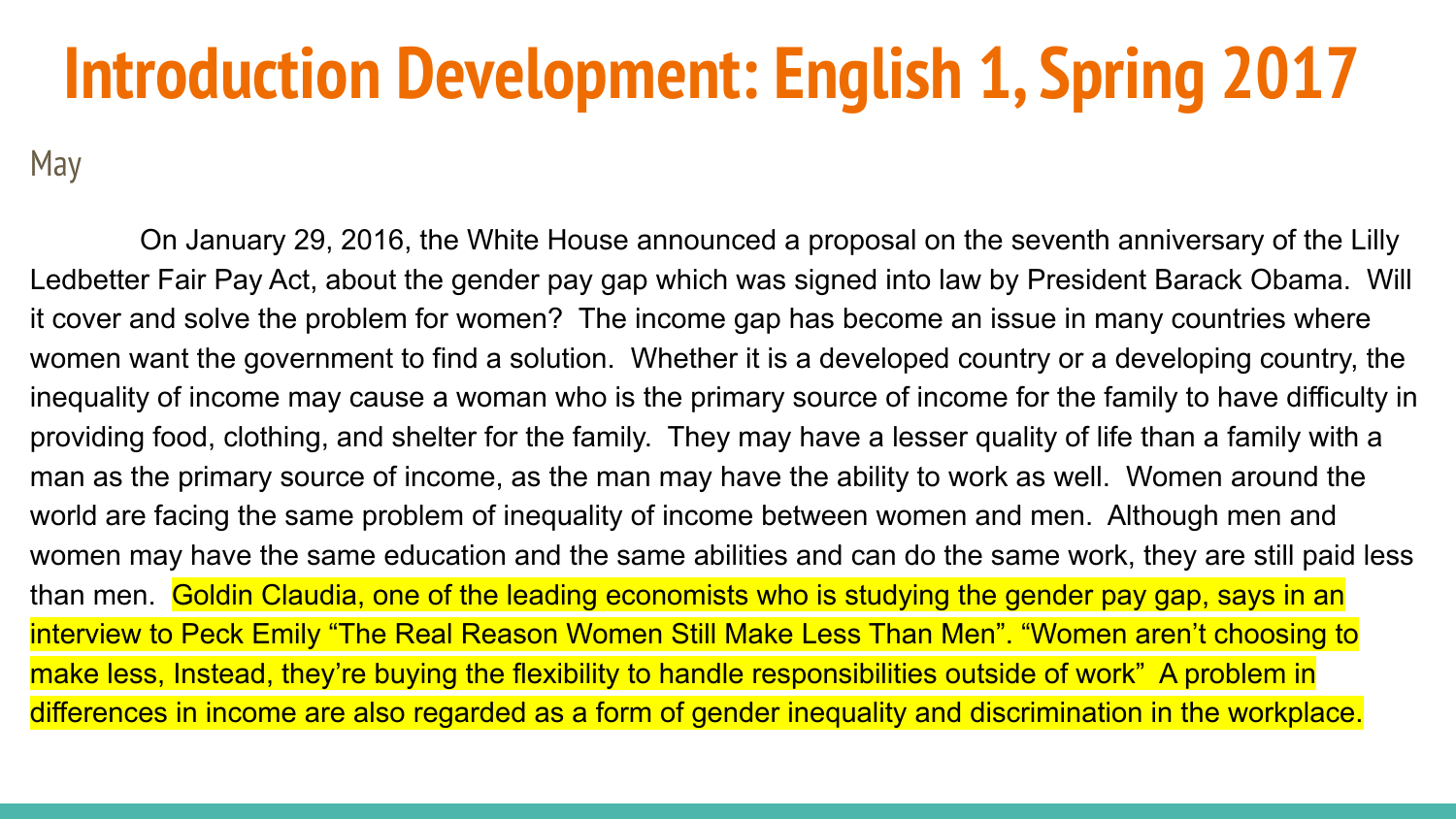# **Text Integration: ESL 94, Fall 2016**

If I spend 10,000 hours for this sport never stopped, 100% will become a professional golfer because the more you work the more you get.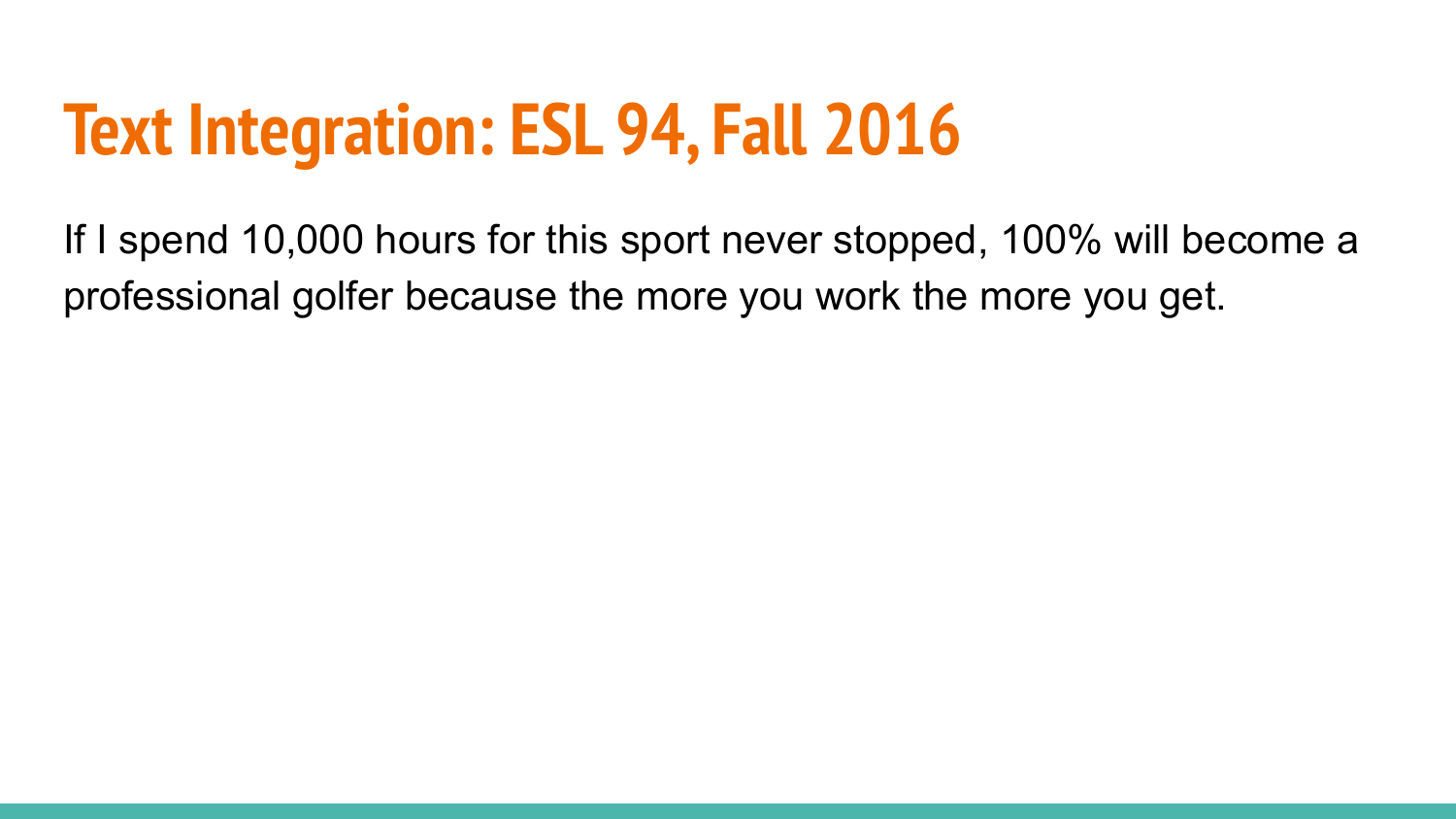# **Text Integration: English 1, Spring 2017**

When I see, advertisements showing the modern-day woman's body, how she is dressed and what the image portrays about women, I think to myself, why do we need to be portrayed as sexy? Kilbourne said, "Sex in advertising is more about disconnection and distance than connection and closeness. It is also more about power than passion, about violence than violins." Of course, many young people would feel like condemning and opposing those who think this way as we look at today's society.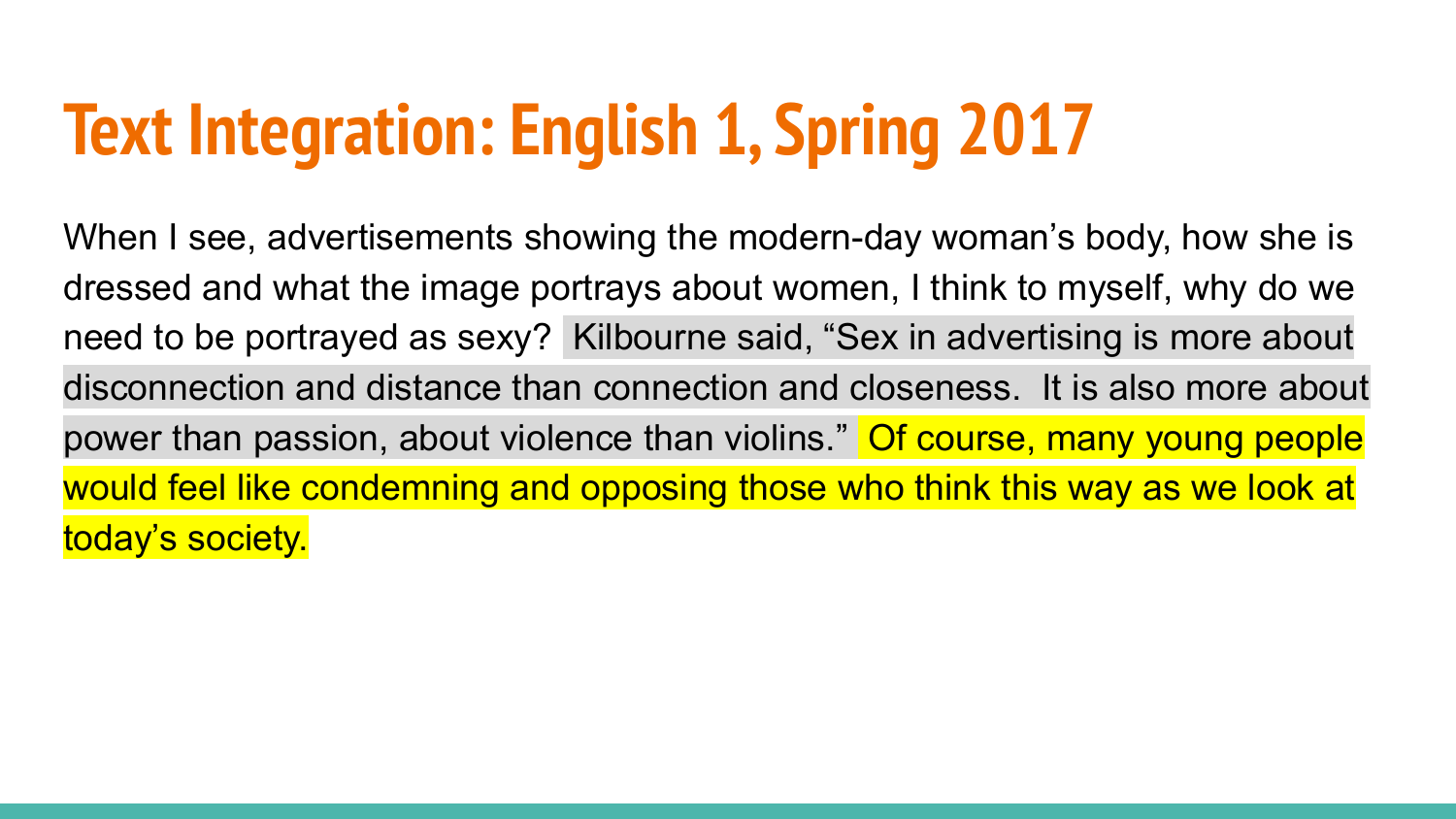# **Text Integration: English 2, Fall 2017**

Ophelia is one of the only two female characters in the play. When her father orders her to quit seeing Hamlet, she agrees- "I shall obey my lord" (1.3.145). It not bad to listen someone idea, but it not good to under all the rules like Ophelia. According to Campbell, Erin E said, "inadvertently free from her father's control and not yet controlled by a husband, Ophelia enters a liminal zone of unbound possibility." This means if she marries Hamlet later, she will be under control of her future husband as well. This is yes, killing the father of Ophelia trapped her in a deep box. Ophelia character can represent, the restrictions women in the past, because she is obeying and dependent on men to tell her how to behave.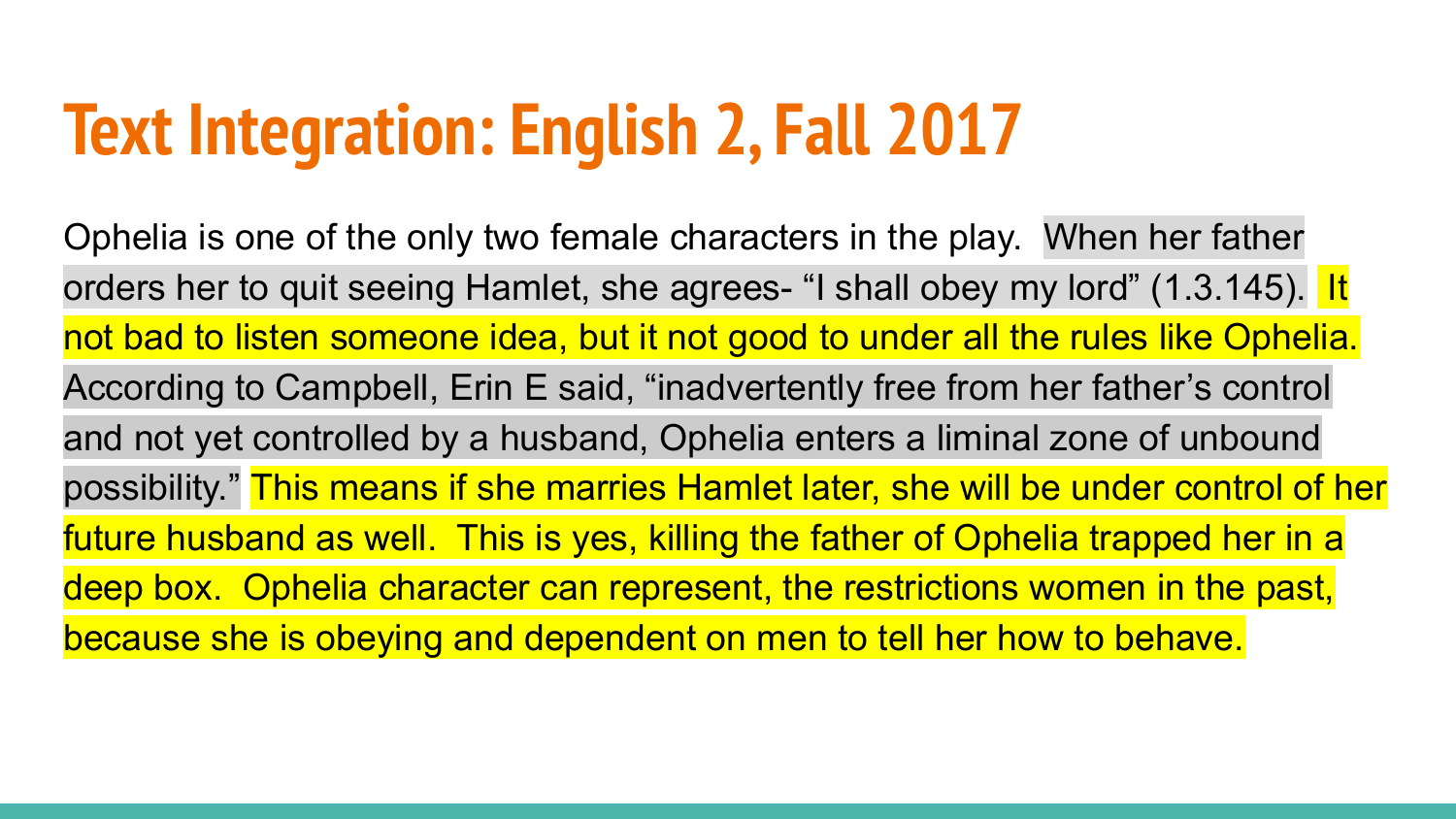#### **Titawan: Complete Coursework Fall 2016-Spring 2018**

| B            | <b>College Comp</b>   | $\mathsf{C}$ | Interm Algebra            | $\mathsf{C}$ | Intro Chem,<br>Lec/Lab |
|--------------|-----------------------|--------------|---------------------------|--------------|------------------------|
| P            | Adv. Engl Skills Lab  | $\mathsf{C}$ | <b>Nutrition</b>          | W            | <b>Women Amer Hist</b> |
| $\mathbf{A}$ | Swimming              | B            | Intro/Publ Speaking       | $\mathsf{C}$ | <b>Elem Statistics</b> |
| A            | Intro Lbry Resrch     | B            | Crit Thk/Writ Lit         | W            | Intro to Psych         |
| B            | Elementary<br>Algebra | D            | Interm Algebra            | $\mathbf{A}$ | Humn/Dvmnt             |
| A            | Adv ESL Intg skills   | B            | <b>Amer Cultures Film</b> | W            | $Hist/U.S.$ from 1865  |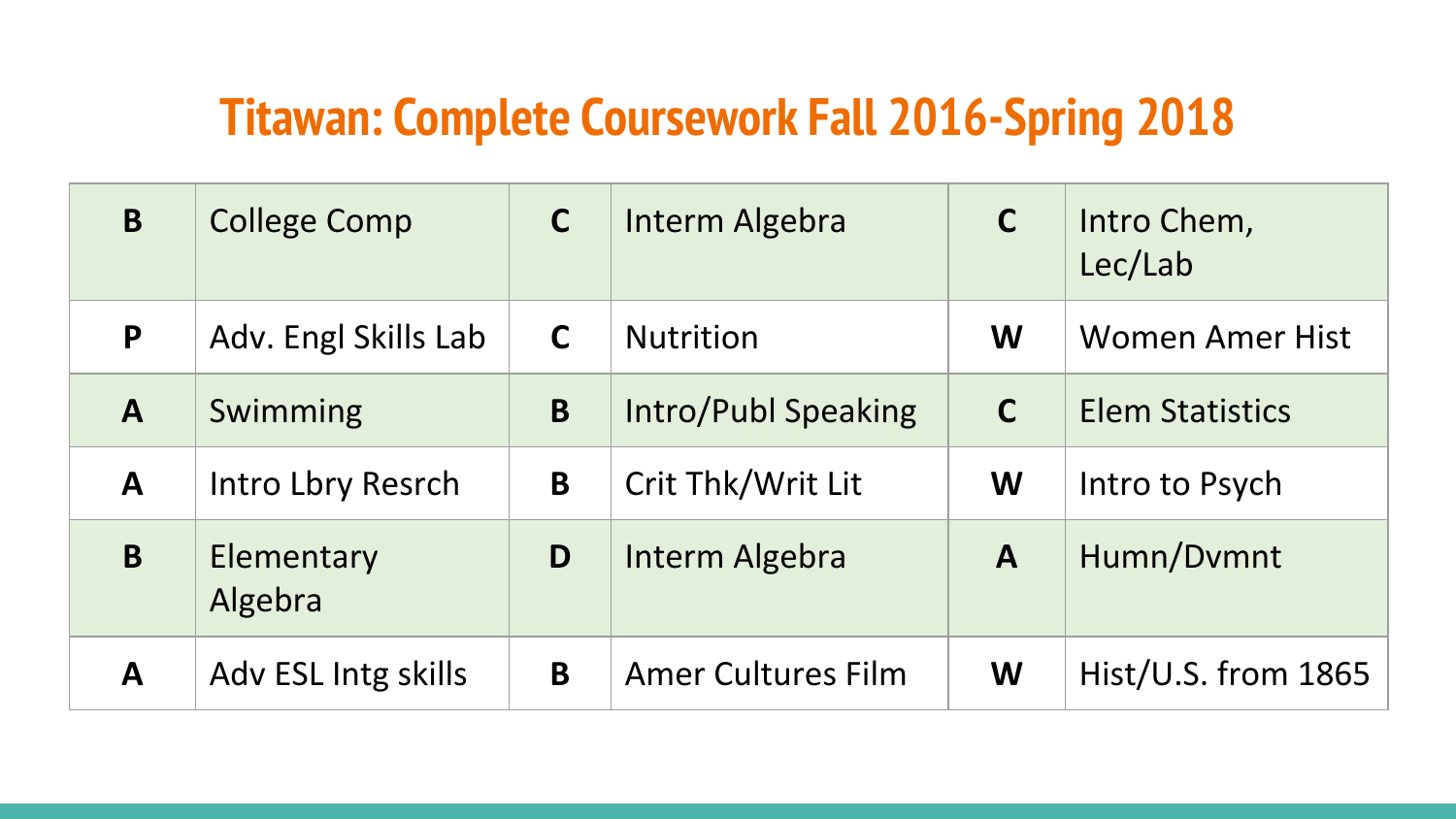### **Haleena**

- Now in her 40's, mother of 3 (now teenagers)
- Immigrated from Afghanistan in early 2000's
- First attended Solano College in 2005, and took several classes in our ESL program, then a discrete skills model
- Attended part-time/ intermittently til 2010
- Re-enrolled in Spring 2015, and started in ESL advanced integrated reading/writing; repeated the class in Fall 2015
- Moved on to transfer-level English and continued attending college full-time
- Advanced ESL Fall '15; Transfer-Level Comp Spring '16; Lit& Critical Thinking Fall '17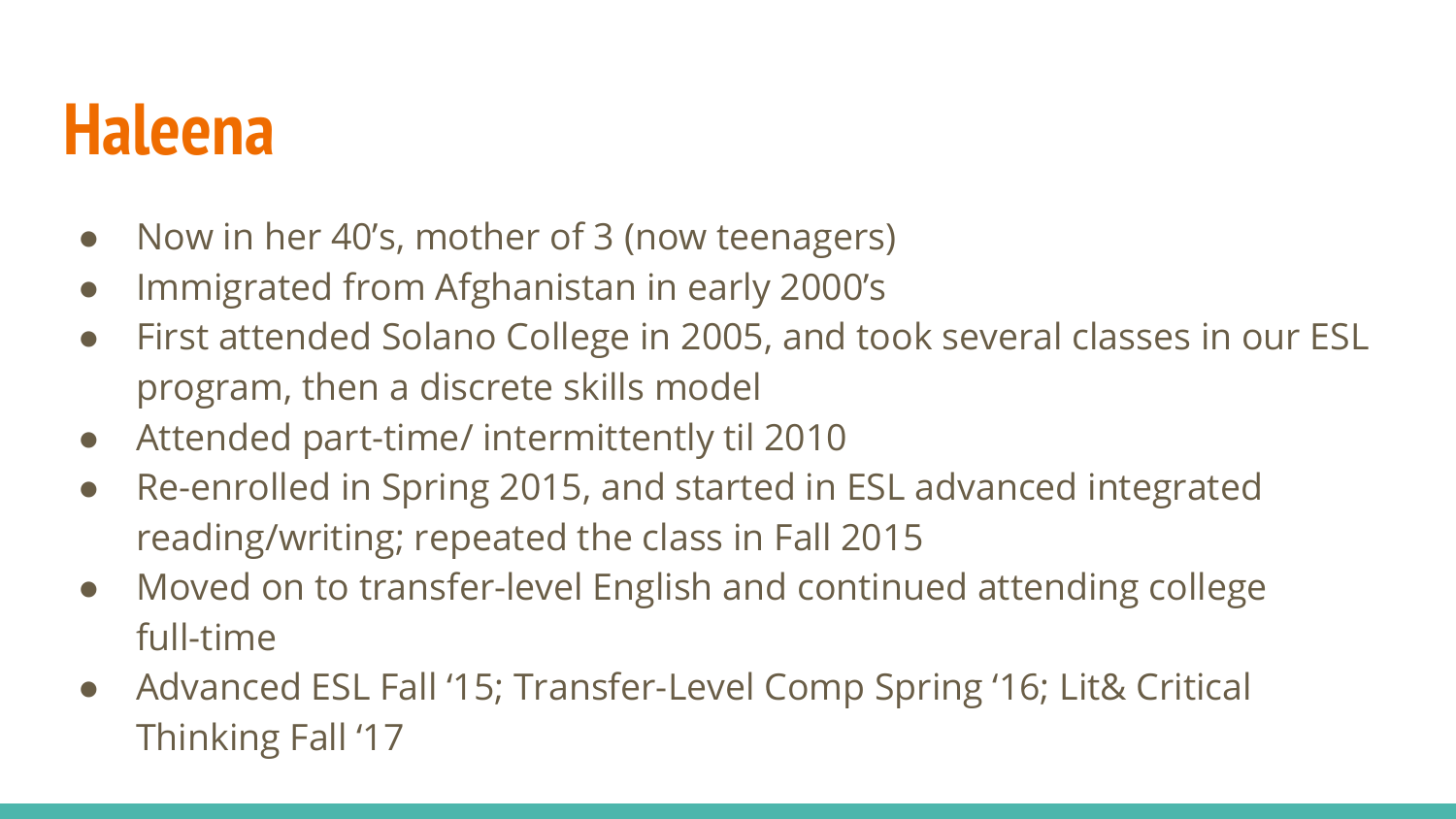# **Sentence Complexity: ESL 94, Fall 2015**

#### **September:**

Although Frank McCourt and Marla Runyan faced many challenges in their lives, they used different method to solve it and had wonderful life. they faced obstacles in their early live. McCourt didn't graduate from high school and Marla couldn't see anything. But they still inside on their dream and accomplished their goals.

#### **November:**

The best way to have a safe and healthy environment is to limit every thing. For example when people drive their cars too fast they will get speeding ticket which is a good idea because they should follow the speed limit, **because** it helps people to be safer, **but** when it comes to very strict rules or laws in some point people will be try to break it definitely because everyone would be tired of it.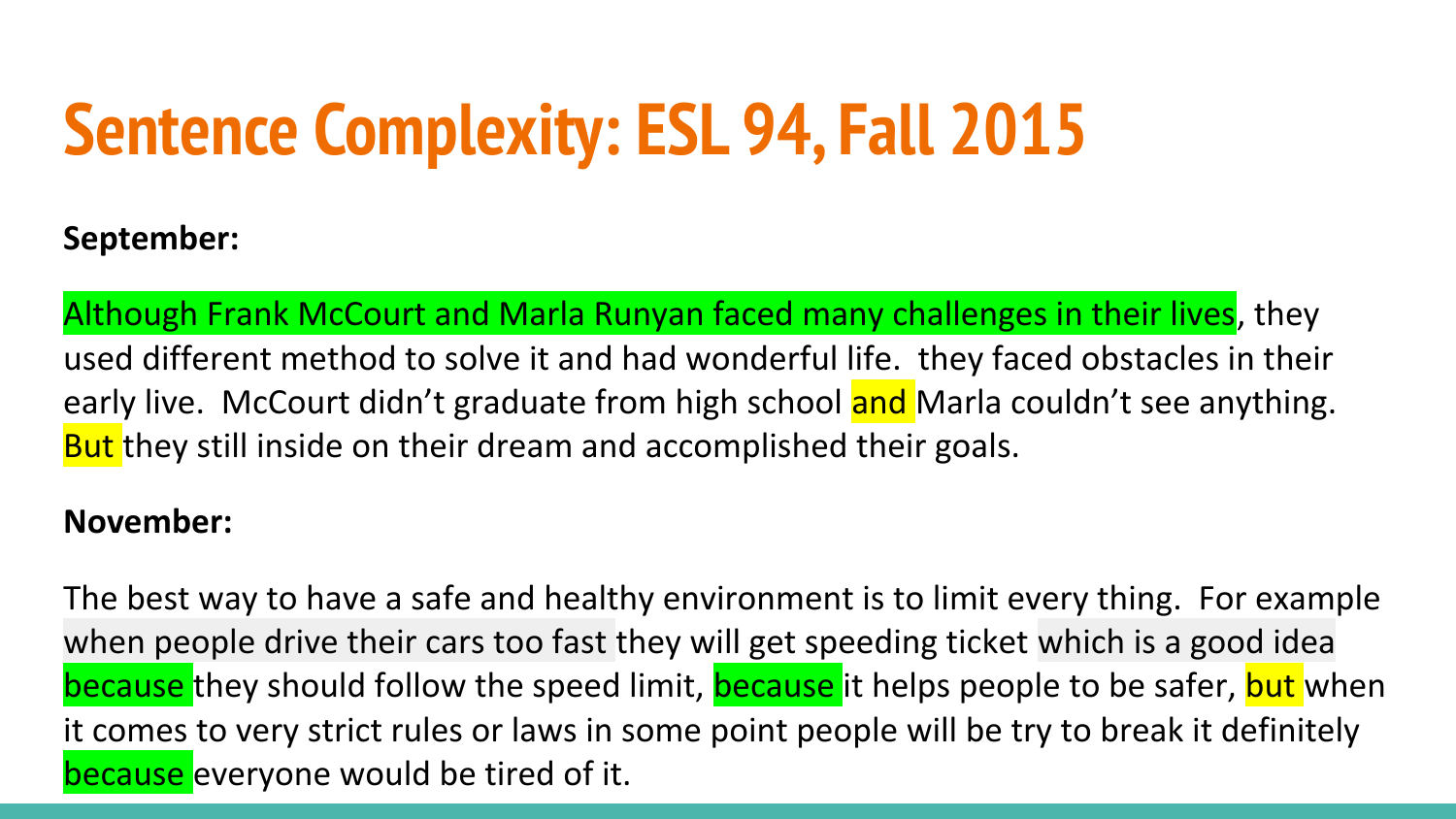# **Sentence Complexity: ENGL 1, Spring 2016**

**April:**

Rokhshana was forced to marry an old man, and like Persephone, she went through many obstacles in life to the point where she lost her life. She was killed by men because she would not obey the rules of man. Rules that were set and carried out by men with only their thoughts, wants and desires in place. As for her mother, she will never be the same person again or have a normal life again, because each time she remembers her daughter, especially the way she was stoned to death, she will relive her hurt and pain over and over again.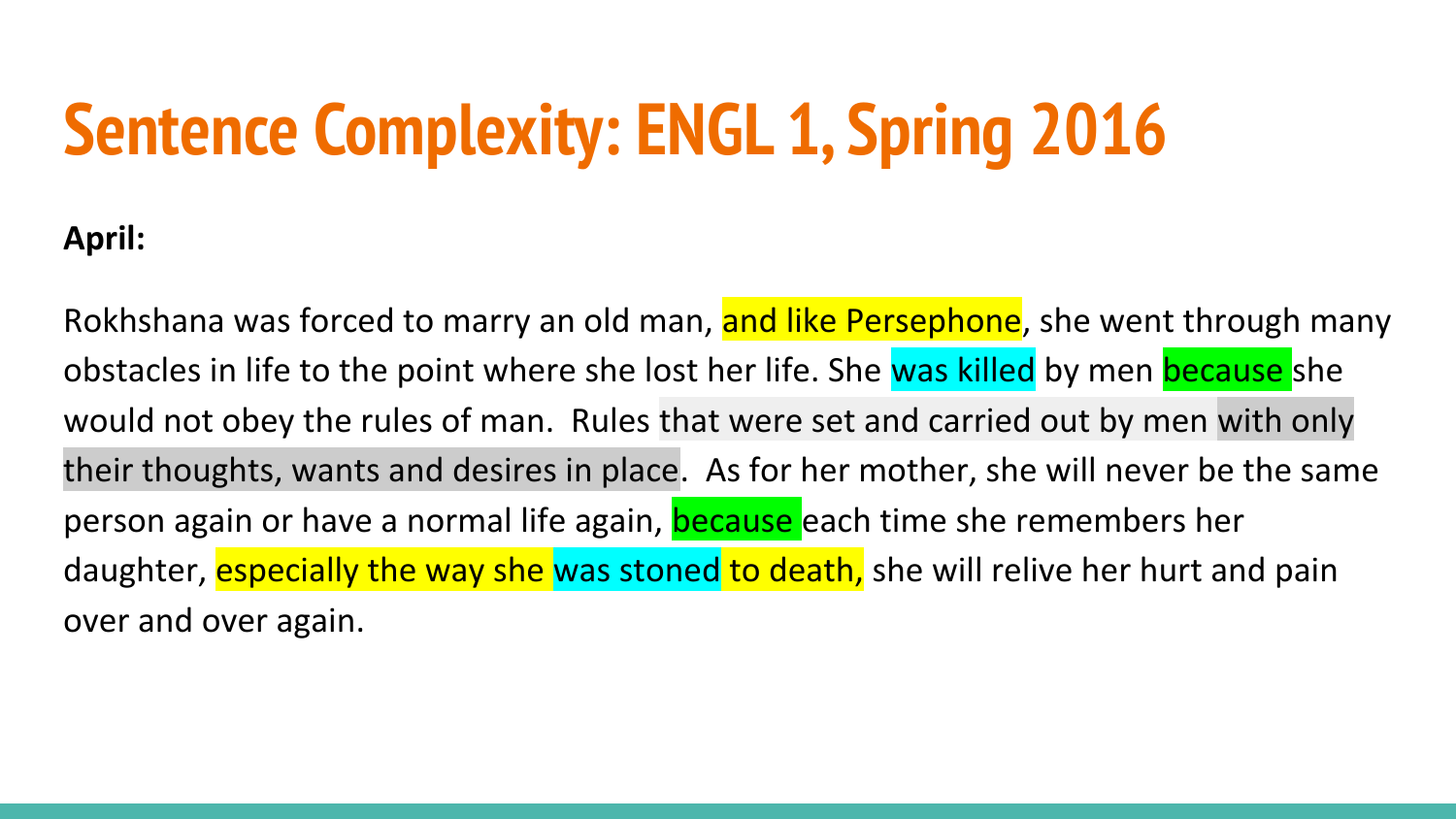# **Cohesion: ESL 94, Fall 2015**

Rules and laws are very important things in our lives, as long as it carries freedom to the citizens, and not totally controlling every second of life. The best way to have a safe and healthy environment is to limit every thing. For example when people drive their cars too fast they will get speeding ticket which is a good idea because they should follow the speed limit, because it helps people to be safer, but when it comes to very strict rules or laws in some point people will be try to break it definitely because everyone would be tired of it. Jonas escape his community because he was tired of the strict rules and law of his societies every day. He was stressed because he worried about what would happened and his friends where him and his friends will be assigned a job. "I worry a little about Asher's Assignment," Jonas confessed. "Asher's such fun." (21 Lowry) he had such a stressful life especially he was only twelve years old to deal with such a trusses full life it is also another disadvantages among the rest of it. People needs their freedom besides rules and laws.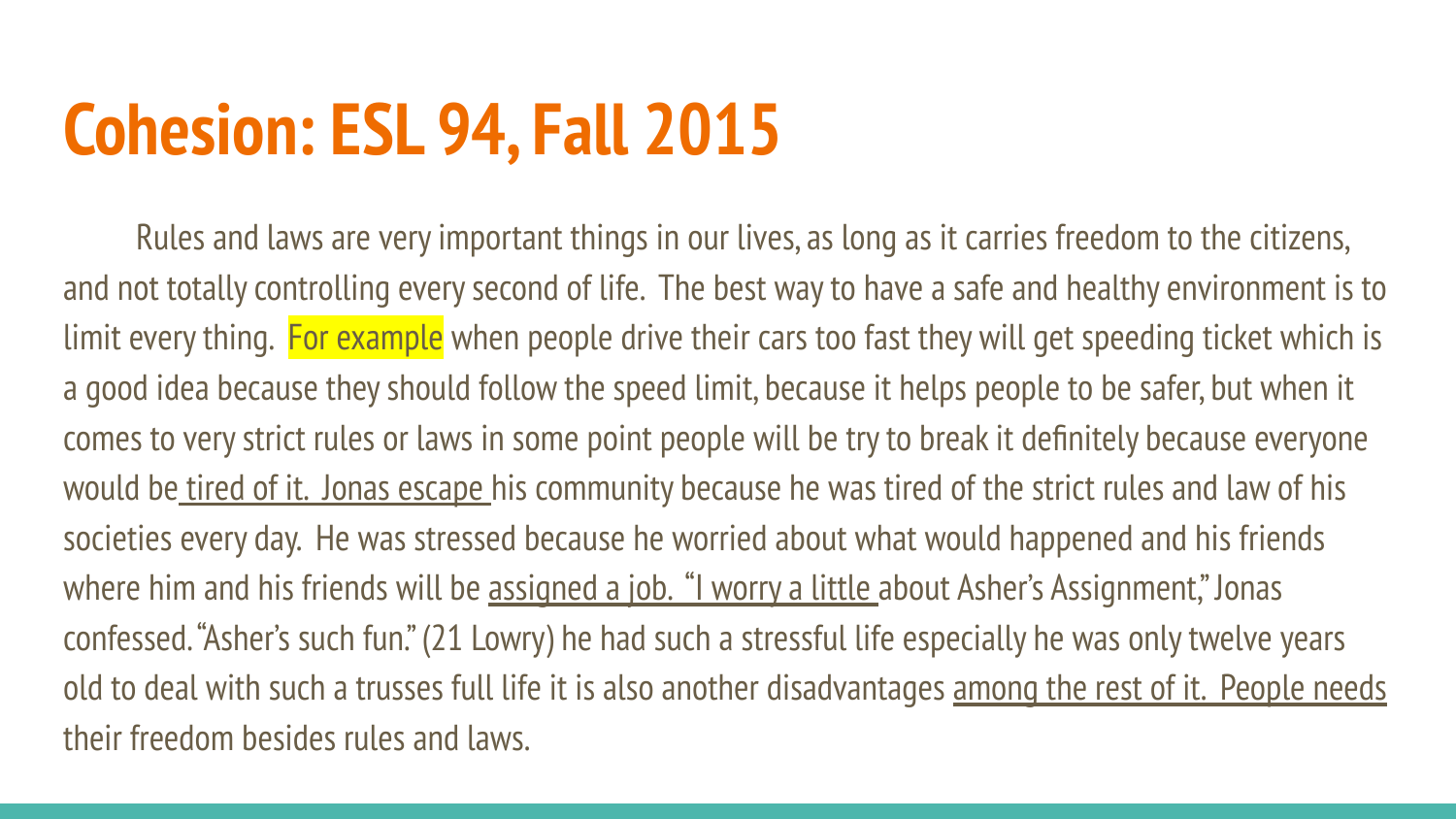# **Cohesion: Engl. 1, Spring 2016**

Rokhshana was forced to marry an old man, and like Persephone, she went through many obstacles in life to the point where she lost her life. She was killed by men because she would not obey the rules of man. Rules that were set and carried out by men with only their thoughts, wants and desires in place. As for her mother, she will never be the same person again or have a normal life again, because each time she remembers her daughter, especially the way she was stoned to death, she will relive her hurt and pain over and over again. This in turn shows how Demeter's pain at losing her precious daughter caused her to grieve so much that she forgot how to truly live and therefore so did the earth. Demeter brought famine and pestilence to the earth because of her sorrow.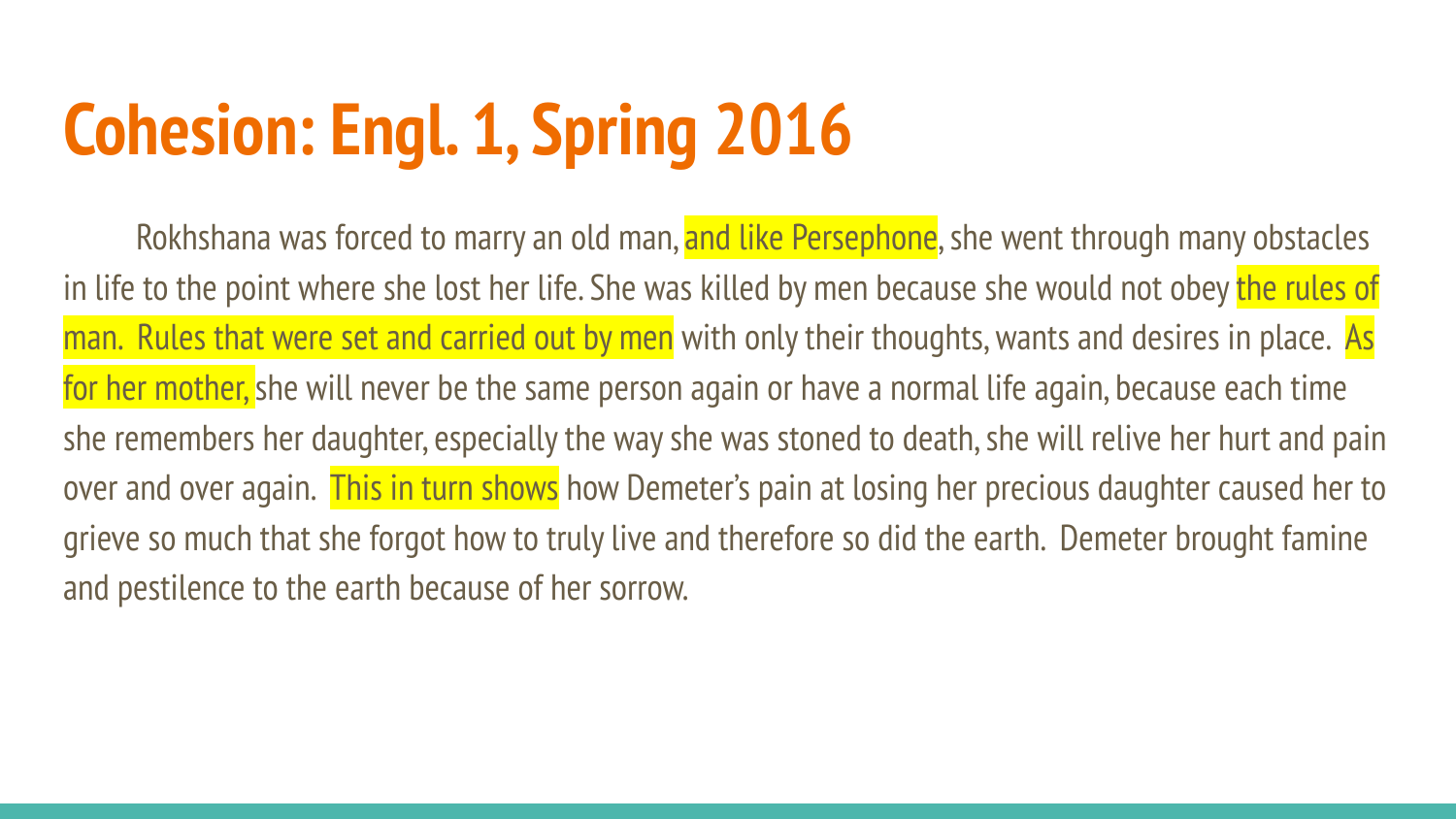#### **Literature: Response and Analysis in ESL 94, Fall 2015**

Rules and laws are very important things in our lives, as long as it carries freedom to the citizens, and not totally controlling every second of life. The best way to have a safe and healthy environment is to limit every thing. For example when people drive their cars too fast they will get speeding ticket which is a good idea because they should follow the speed limit, because it helps people to be safer, but when it comes to very strict rules or laws in some point people will be try to break it definitely because everyone would be tired of it. Jonas escape his community because he was tired of the strict rules and law of his societies every day. He was stressed because he worried about what would happened and his friends where him and his friends will be assigned a job. "I worry a little about Asher's Assignment," Jonas confessed. "Asher's such fun." (21 Lowry) he had such a stressful life especially he was only twelve years old to deal with such a trusses full life it is also another disadvantages among the rest of it. People needs their freedom besides rules and laws.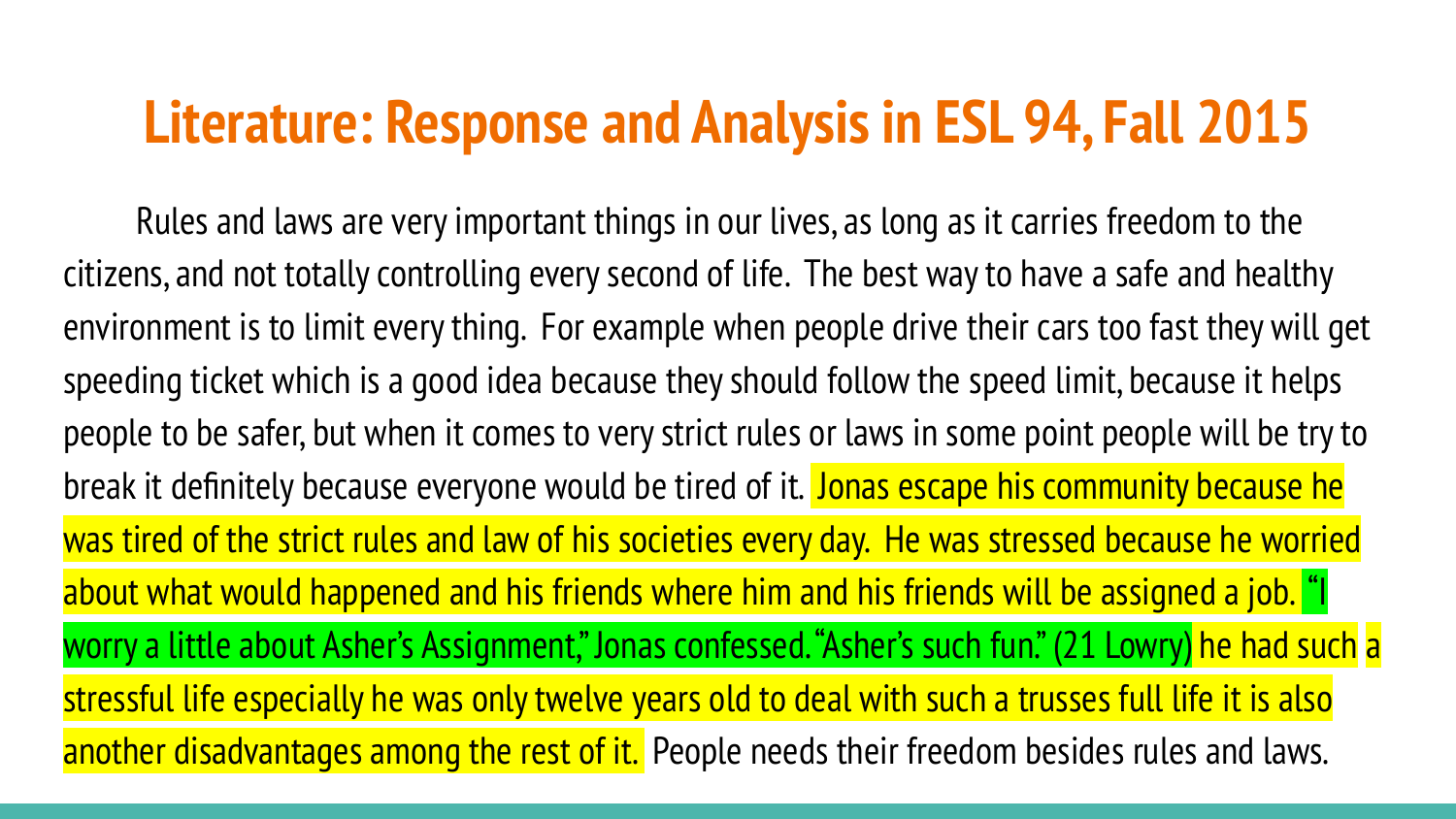### **Literature: Response and Analysis in ENGL 1, Spring 2016**

Persephone is an example of an arranged marriage or being forced to marry someone that she doesn't want to be with. She was absolutely abused by her father and her husband Hades, and nobody asked her if she is happy with this relationship. She feels a sense of hopelessness. She had to follow man's rules, she had to obey him, because they were considered all powerful.

Arranged marriages can destroy a person's future forever, both physically and mentally. A news correspondent for CNN wrote "19-year old woman, identified as Rokhshana, had been forced to marry against her will and recently fled with another man. The men surround the woman and she stands in a hole dug in the stony ground, only her head pokes above the surface. Then they begin to pick up rocks and hurl them at her again and again from close range. Her agonized cries grow louder as the barrage of stones intensifies. (Jethro) CNN...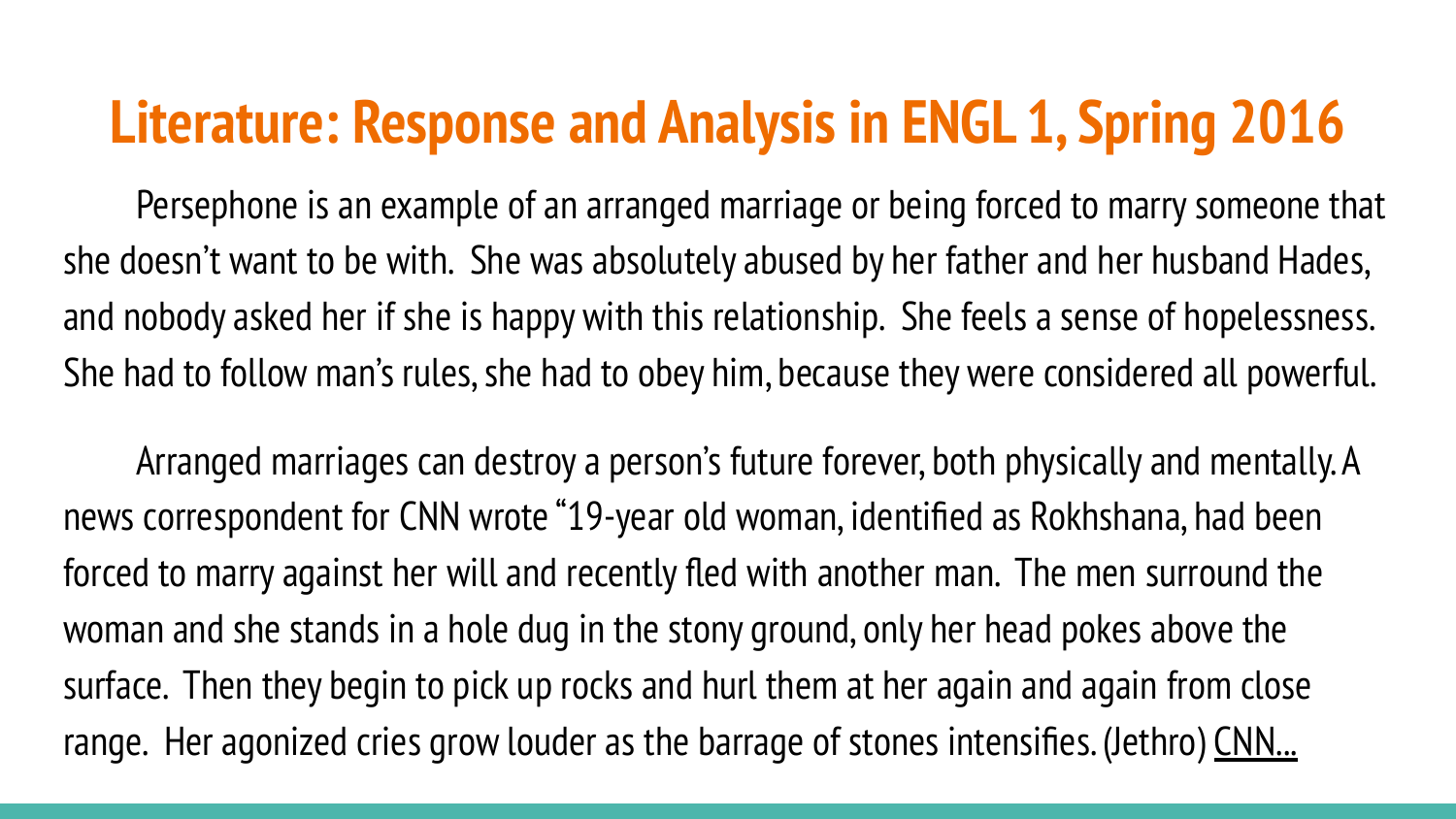### **Literature: Response and Analysis in ENGL 1, Spring 2016**

...Then they begin to pick up rocks and hurl them at her again and again from close range. Her agonized cries grow louder as the barrage of stones intensifies. (Jethro) CNN

Rokhshana was forced to marry an old man, and like Persephone, she went through many obstacles in life to the point where she lost her life. She was killed by men because she would not obey the rules of man. Rules that were set and carried out by men with only their thoughts, wants and desires in place. As for her mother, she will never be the same person again or have a normal life again, because each time she remembers her daughter, especially the way she was stoned to death, she will relive her hurt and pain over and over again. This in turn shows how Demeter's pain at losing her precious daughter caused her to grieve so much that she forgot how to truly live and therefore so did the earth. Demeter brought famine and pestilence to the earth because of her sorrow.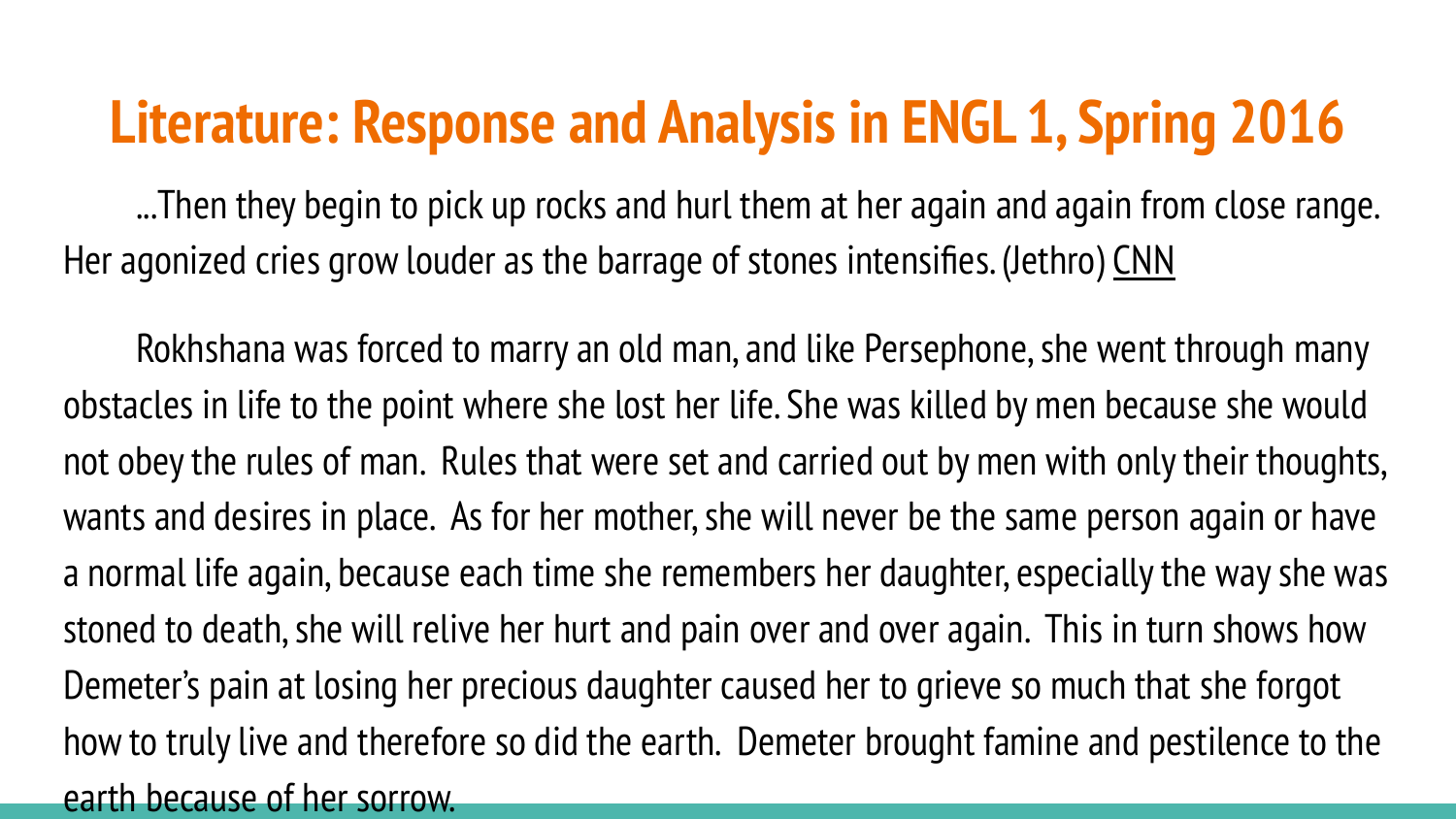### **Literature: Response and Analysis in ENGL 2, Fall 2017**

Wright's Woman to Child contains a mother's unspoken letter to her child starting from conception to a baby's birth. What is very interesting about this poem that made me pick this one was there was no any mention of uncomfortable truth about pregnancy. Getting pregnant is not always easy nor glamorous. Women must make sacrifices for their babies from time to time when pregnant. Nonetheless, it is very touching to see how a mother can view pregnancy a goodness and goodness only, nothing else.

The poem is composed of four **stanzas**. Each stanza, interestingly, represents a mother's emotion during different phase of her pregnancy. The first stanza is definitely about conception. In line 2, "where out of the darkness rose the seed", the seed is a symbol of her baby and the darkness would be her empty womb...

l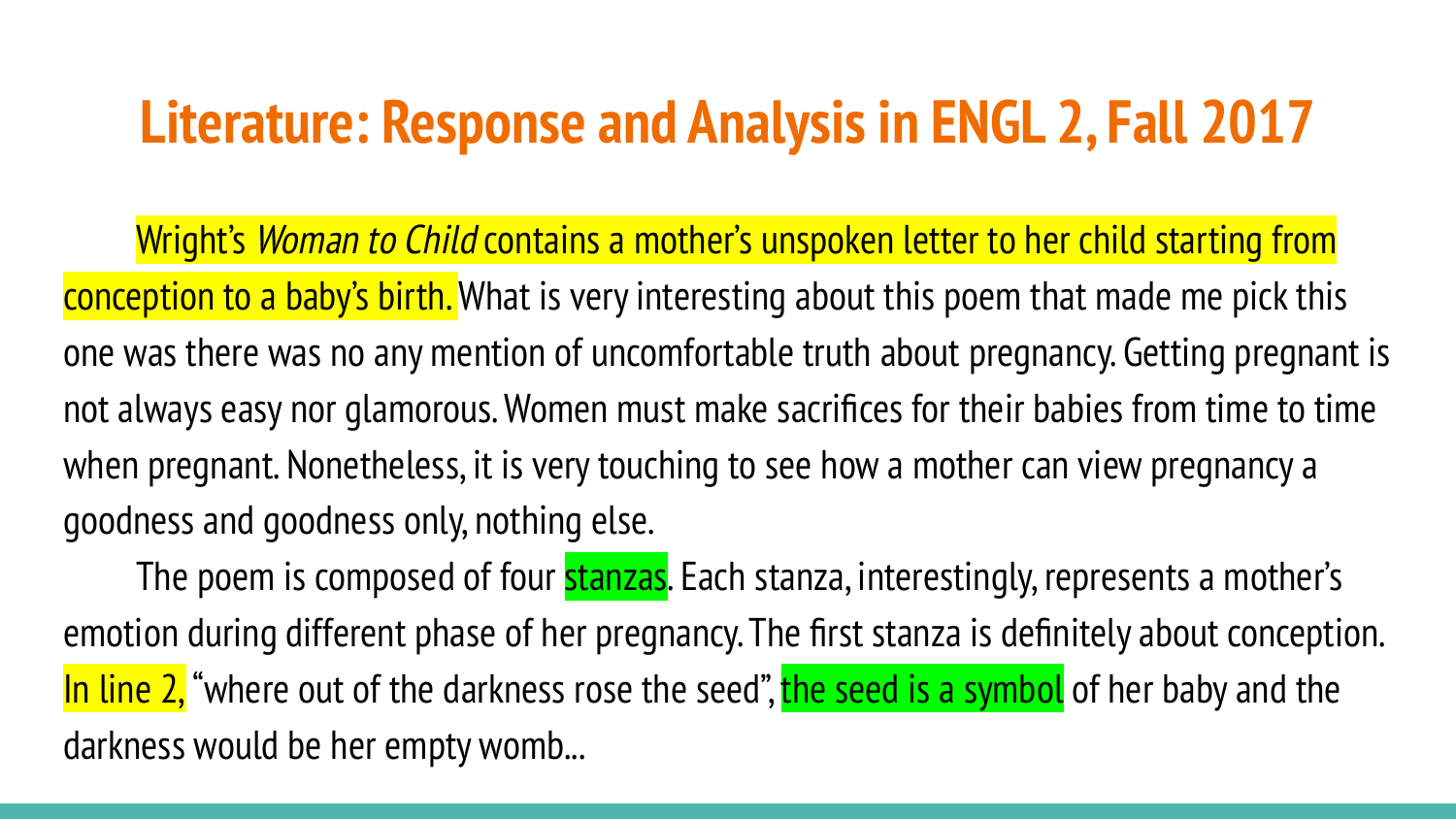### **Literature: Response and Analysis in ENGL 2, Fall 2017**

...the seed is a symbol of her baby and the darkness would be her empty womb. From that line, audience can figure out she has just created a life in her. In second stanza, she uses the expression such as "There moved the multitudinous stars" (line 6) or "and coloured birds and fishes moved" (line 7), which both, with use of imagery, help the audience visualize how a pregnant woman can feel that everything in the world looks different and beautiful. That was a powerful statement that could help the audience instantly understand how a woman feels about her baby and an experience of being mother.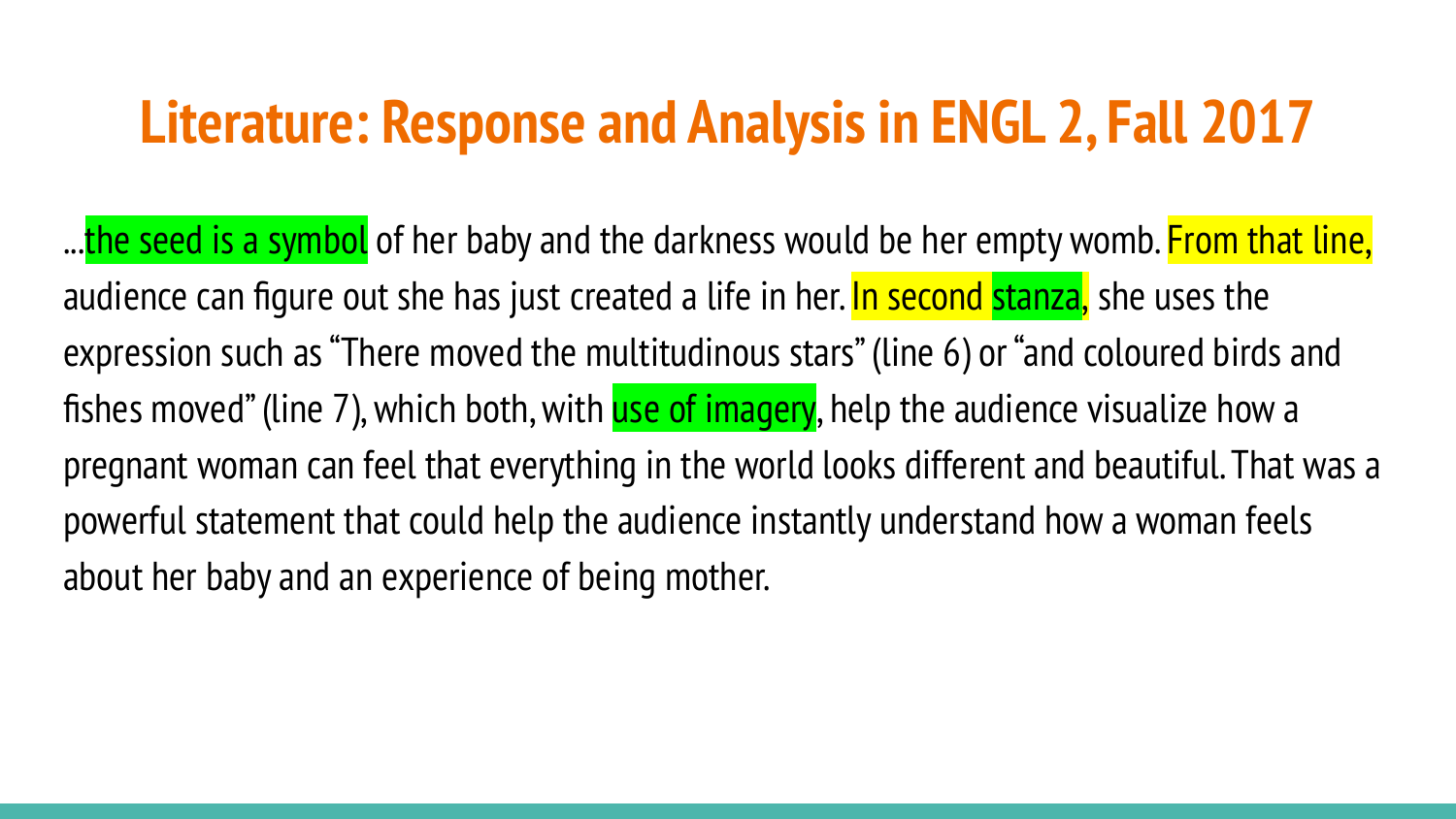#### **Haleena: Complete Coursework Fall 2015-Spring 2018**

| B            | Intro/Publ Speaking        | B            | Int Amer/Govt & Pol.       | $\mathbf{A}$ | Prin Income Tax            |
|--------------|----------------------------|--------------|----------------------------|--------------|----------------------------|
| $\mathbf C$  | <b>Prin Economics</b>      | B            | Prin/Acctng-Finan          | $\mathbf{A}$ | <b>Computer Accounting</b> |
| F            | Interm Algebra             | $\mathbf C$  | Intro To Business          | $\mathbf C$  | <b>Microsoft Word</b>      |
| B            | <b>Microcomp Applicat</b>  | $\mathbf{A}$ | <b>Legal Environ Busns</b> | $\mathbf{A}$ | Prin/Acctng-Manag          |
| B            | <b>Elementary Algebra</b>  | A            | <b>Crit Thk/Writ Lit</b>   | $\mathbf{A}$ | <b>Biology Of Sex</b>      |
| B            | <b>College Composition</b> | $\mathsf{A}$ | <b>Multicultural Music</b> | $\mathbf C$  | <b>Physical Geology</b>    |
| B            | Intro Lbry Resrch          | A            | <b>Prin Economics</b>      | F            | <b>Geology Laboratory</b>  |
| $\mathbf C$  | Pre-Algebra                | $\mathbf C$  | <b>Elem Statistics</b>     | B            | Women in Amer Hist         |
| $\mathbf{A}$ | Adv ESL Intg skills        | A            | <b>Microsoft Excel</b>     |              |                            |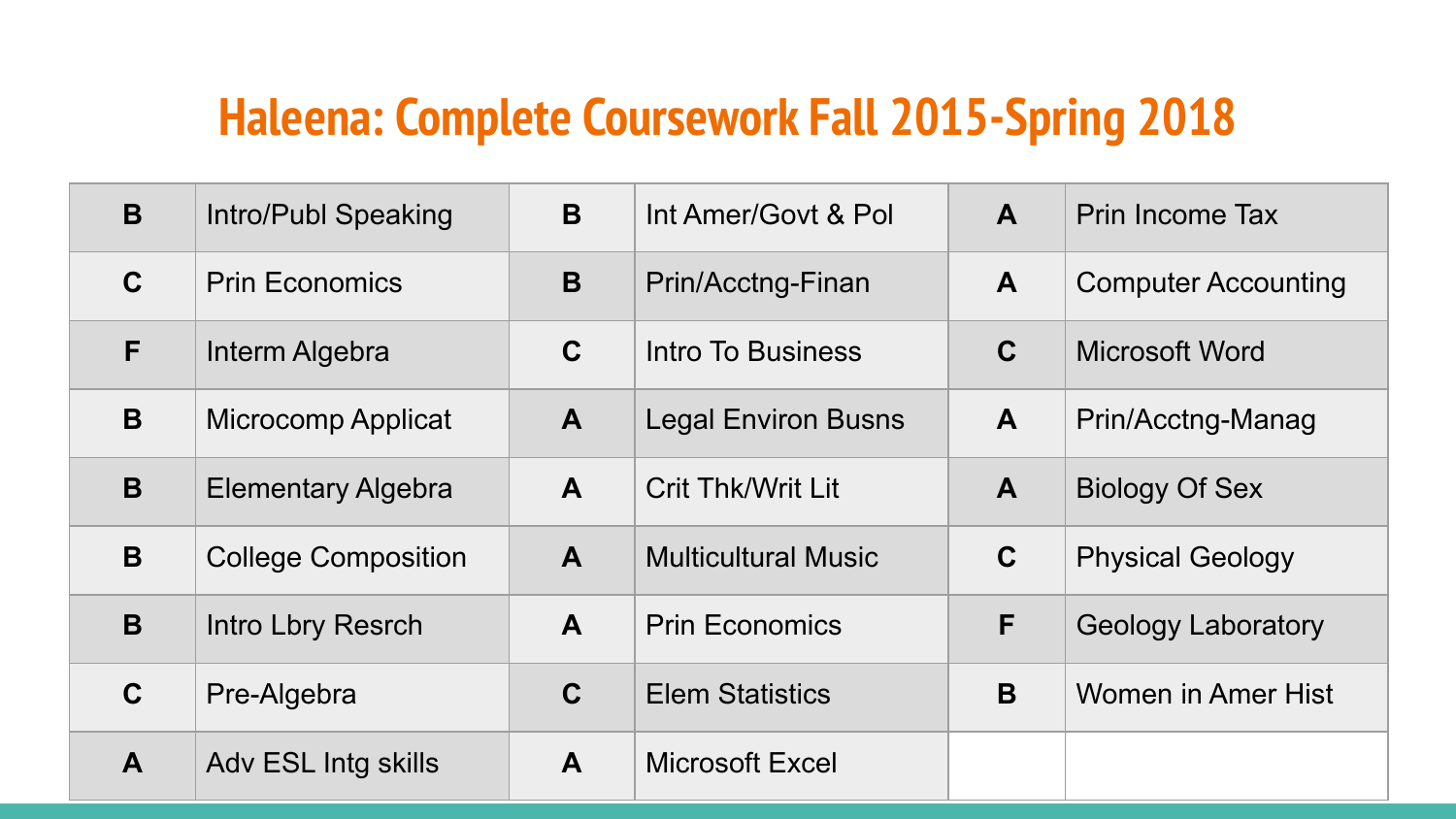### **Han**

- Graduated high school in the US in 2016
- Native language is Vietnamese
- Started ESL 94 (1 level below transfer-level English) in Fall '16
- Enrolled in Accelerated English in Spring '17
- Enrolled in co-req English in Fall '17
- Enrolled in Critical Thinking and Composition in Spring '18
- Chemistry major
- Planning to transfer to UC Davis in Fall '19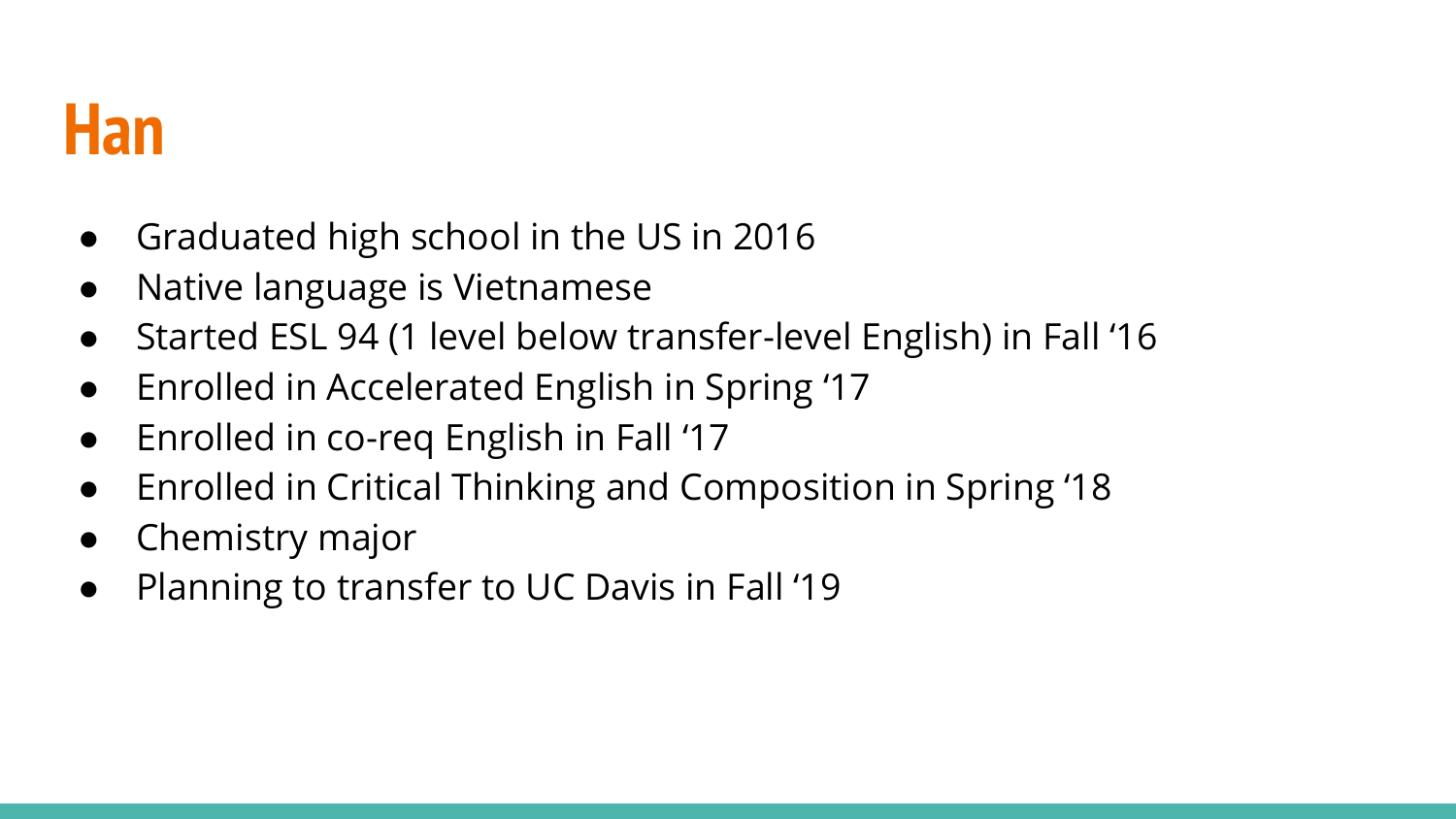## **Introduction Development: ESL 94, Fall 2016**

Everyone all over the world is different, so people have different ideas. In the article "The Other Side is not Dumb," by Sean Blanda, he argues that people believe the other's opinion are bad, or wrong because they are different from us. However he thinks that there are not exactly bad or wrong, and people need to open their minds to understand or respect other's opinion. I do not agree with Blanda at some points because some opinions are really bad. Maybe, it is adversely affect to other people and we have to criticize it.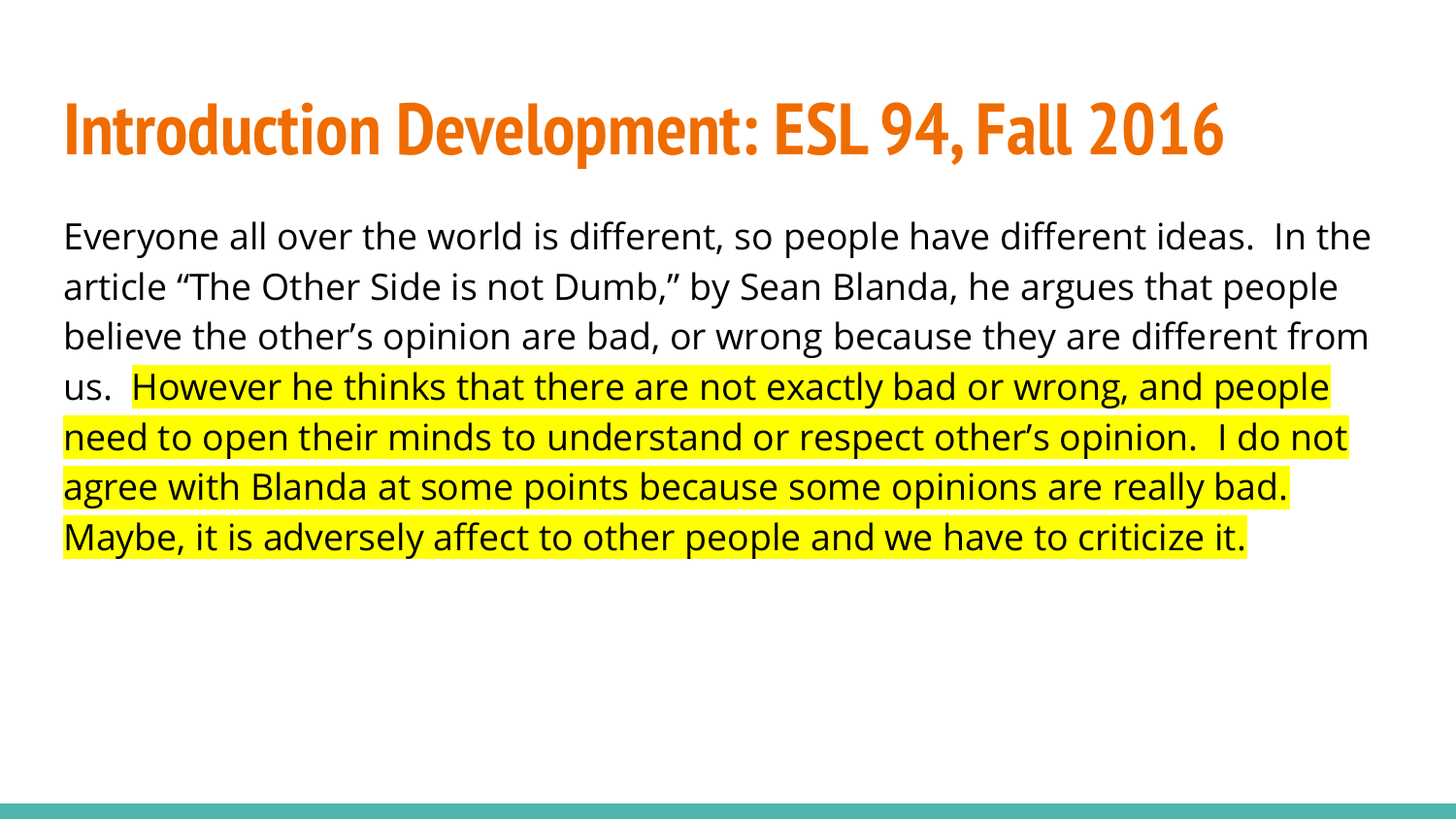# **Introduction Development: English 1, Fall 2017**

We all have known that parents influence on the formation of children's identity. However, we do not know exactly how can parents affect on their children and what is a part of children could get affected. **I can feel** that my personality impact by my parents mostly. From my friends' characters and attitudes impacted by their parents. The result of these reaction is from parental education for children. In Outliers written by Malcolm Gladwell, sociologist Annette Lareau argues, "there were only wo parenting 'philosophies,' and they divided almost perfectly along class lines. The wealthier parents raised their kids one way, and the poorer parents raised their kid another way." (102). The first one is parents in the affluent class want the kids to become like them. The second one is parents in the working class want their kids to be different from them. The appearance of differences between the two styles of parenting since environments especially in socioeconomic and education impacted on parents. Both of two parenting styles have only the purpose that every parent want to give the best for their children. However, each of them is accompanied by good and bad points.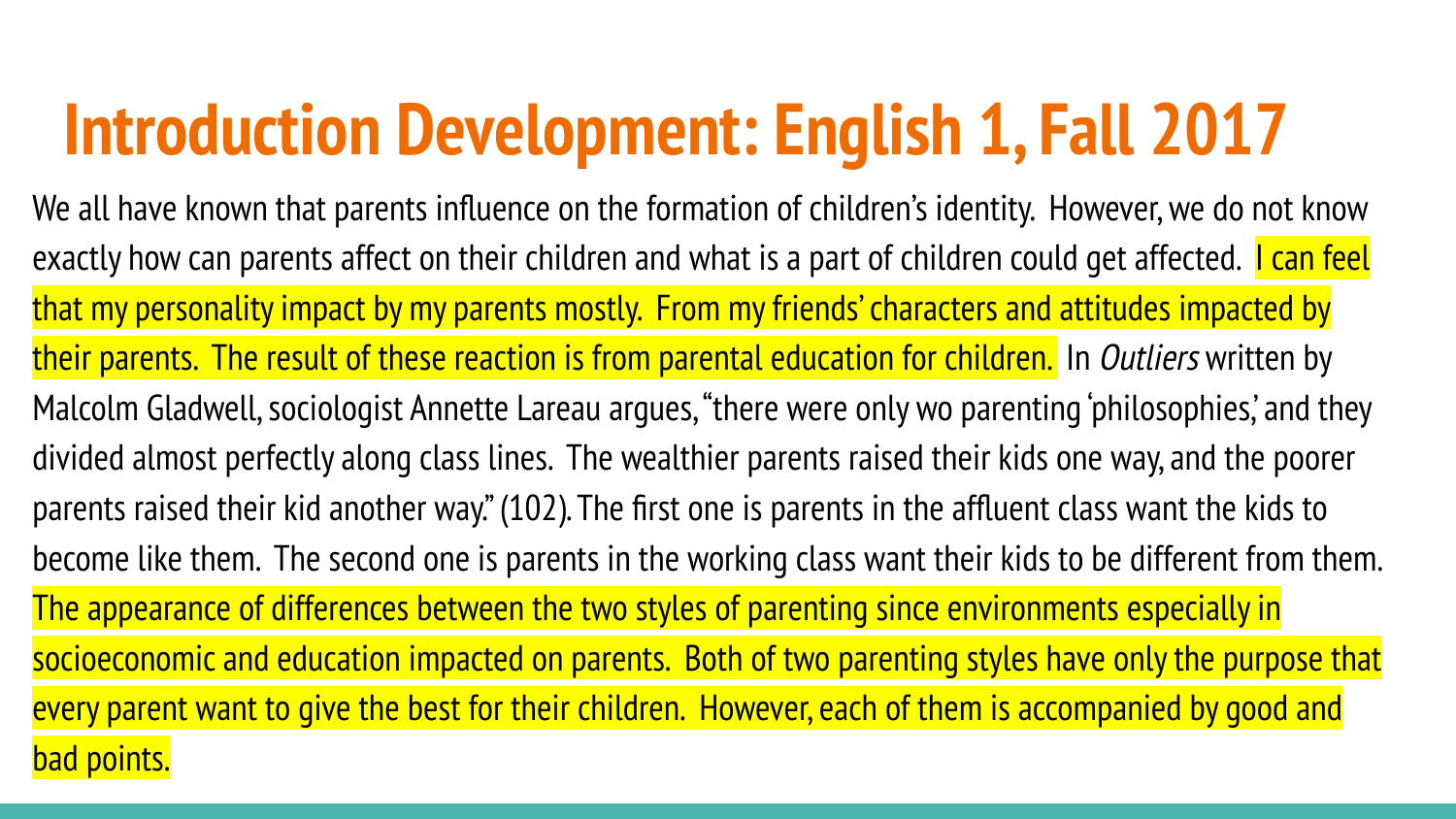## **Introduction Development: English 4, Spring 2018**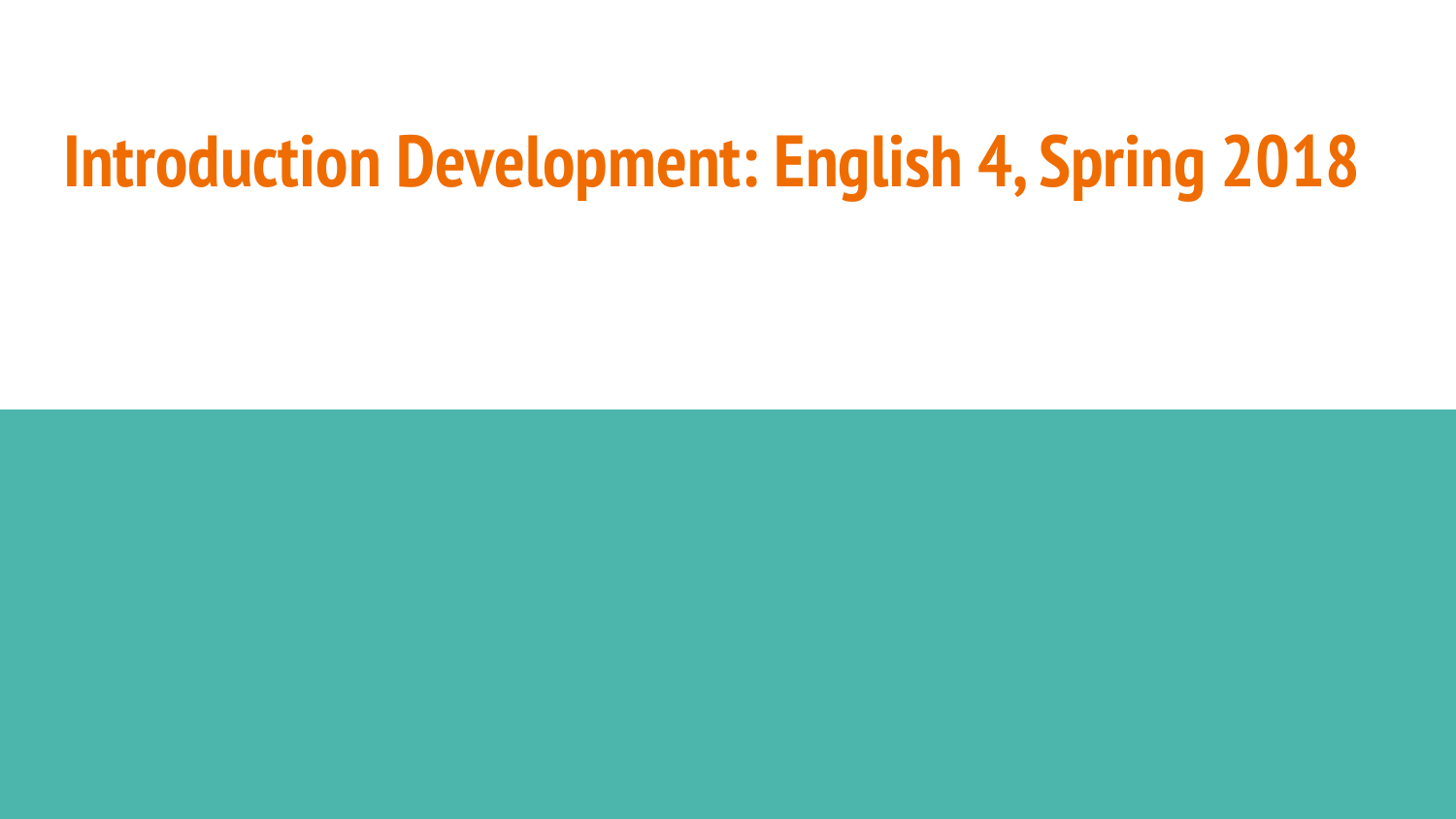In the parents' perceptions today, 90% people would say that the world is getting more dangerous day by day. Parents are always afraid of their children might being victims of violent attacks like kidnaps and sexual assaults. Since parents have chosen to keep their children at safety home, children these days are deprived of a normal childhood. Instead of encouraging them to have some activities outside, children mostly spend their leisure time to active online as playing video games. The concept of childhood is replaced to circle around social media and technology. In contrast, the fact is "Many cited fear of abduction, even though crime rates have declined significantly. The most recent in depth study found that, in 1999, only 115 children nationwide were victims of a "stereotypical kidnapping" by a stranger; the overwhelming majority were abducted by a family member." (Wergin). This style of parenting usually indicates that parents are insecure and do not have enough faith to let their children do something and go somewhere by their own. Therefore, both of the parent and child need the privacy to build the trust relationship. From the foundation is the trust between parents and child, children are be able to become the masters of themselves and rise self-confident. Especially during adolescence ages, teenagers have physical and psychological changes. Teenagers are in appropriate ages should learn how to take the responsibility and decision. The important thing is parents have to balance giving privacy within protecting children.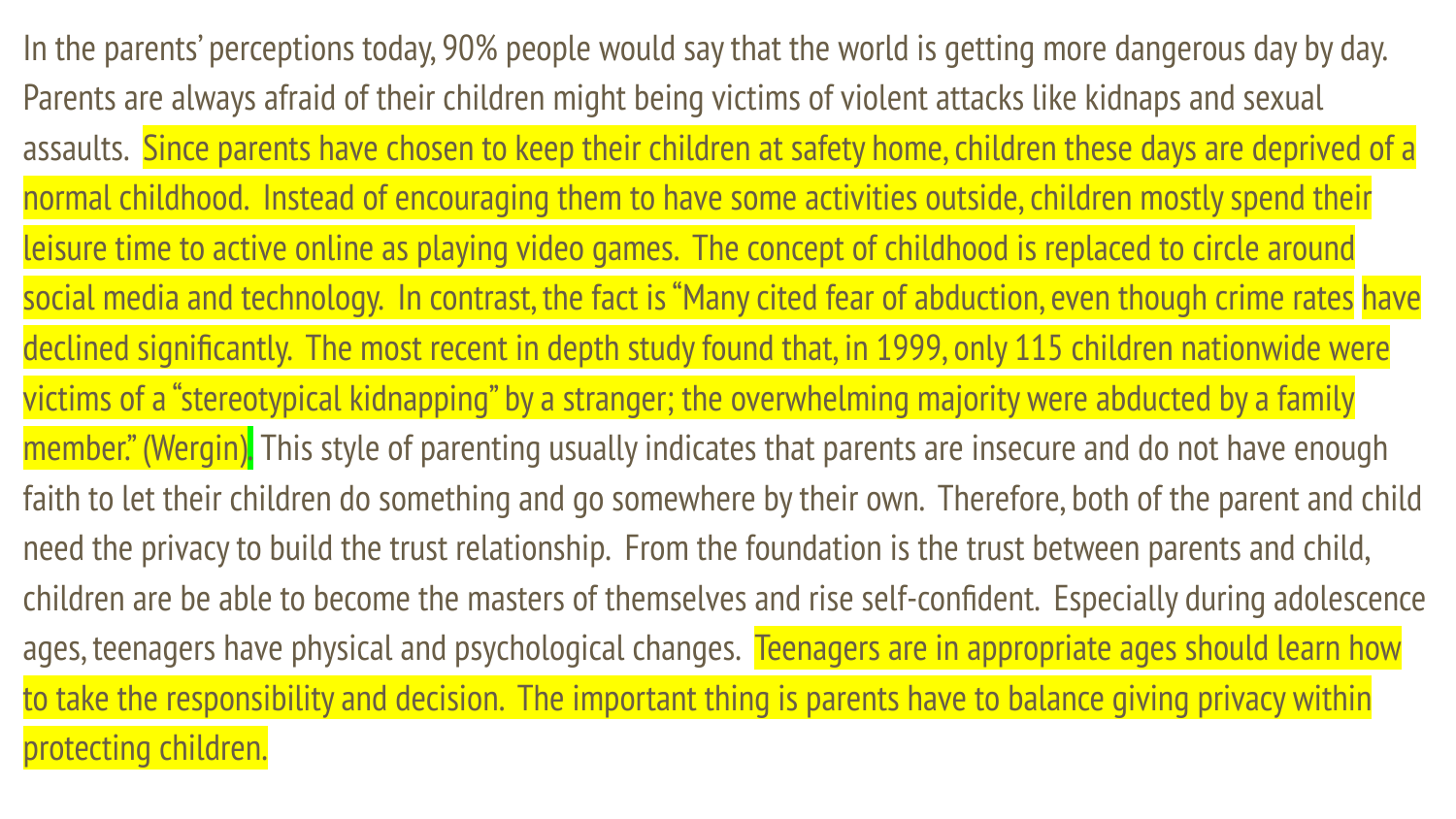#### **Han: Complete Coursework Fall 2016-Spring 2018**

| A | Intro Lbry Resrch          | B | Women in Am Hist           | B | GenChem II, L/L               |
|---|----------------------------|---|----------------------------|---|-------------------------------|
| A | Physics (N-Calc)           | A | <b>Calc/Analytic Geom</b>  | A | Int Amer/Govt & Pol           |
| B | <b>Amer Cultures Film</b>  | A | <b>Crit Thinkng/Comp</b>   | A | GenChem, Lec/Lab              |
| P | Foc. English Fund          | B | Physics (N-Calc)           | F | <b>Cell &amp; Mol Biology</b> |
| A | <b>Elem Statistics</b>     | A | Intro Chem, Lec/Lab        | B | Org Chem I Lec/Lab            |
| A | <b>Multicultural Music</b> | A | <b>College Composition</b> | A | <b>Calc/Analytic Geom</b>     |
| A | <b>Adv ESL Intg skills</b> | P | Adv. Engl. Skills Lab      | A | Intro to Psych.               |
| A | Interm Algebra             |   |                            |   |                               |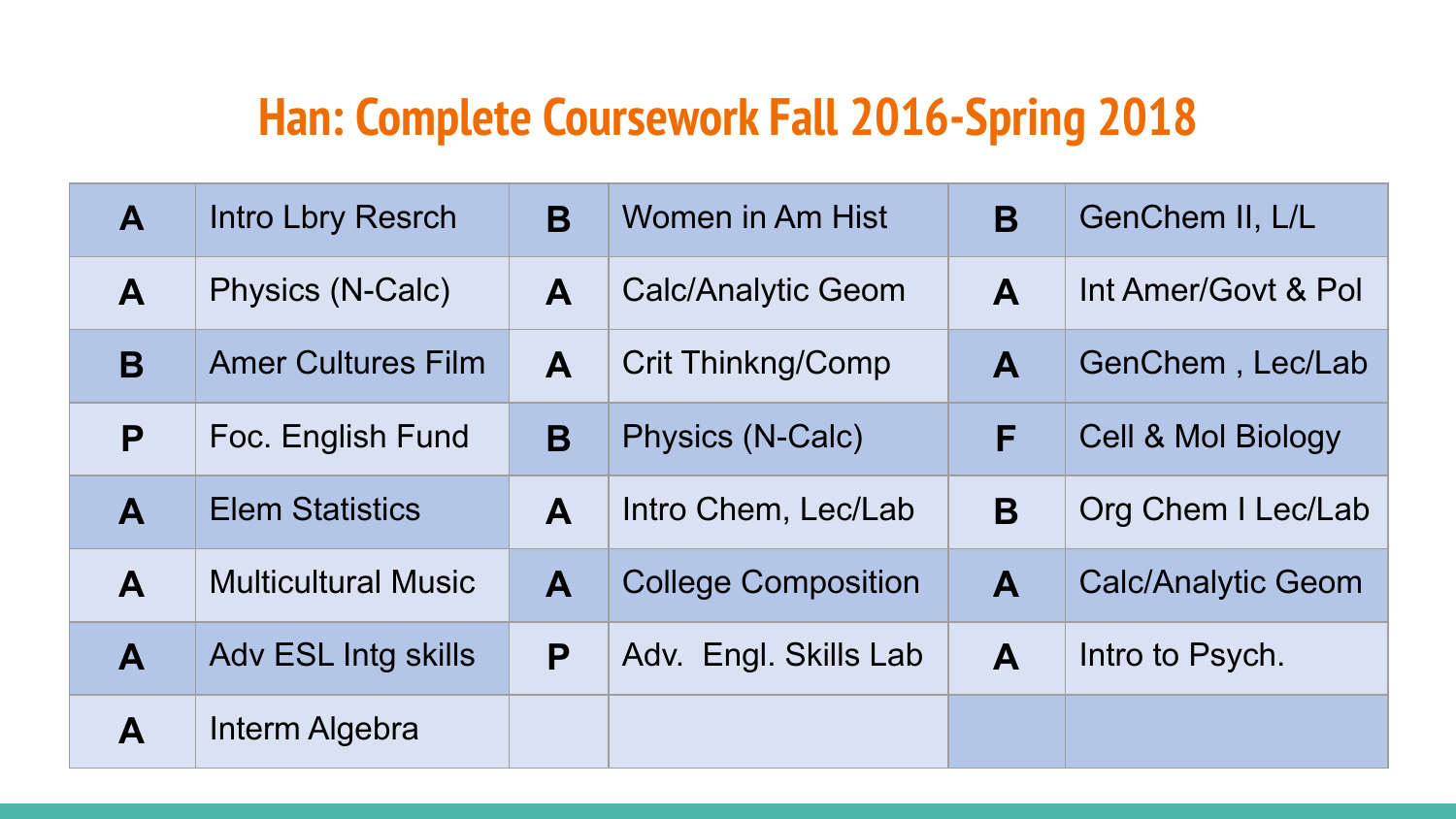# **Habits of Mind for Academic Success:**

- **● Curiosity**
- **● Openness**
- **● Engagement**
- **● Creativity**
- **● Persistence**
- **● Responsibility**
- **● Flexibility**
- **● Metacognition**

Source: "Framework for Success in Postsecondary Writing" CWPA, NCTE & NWP, 2011